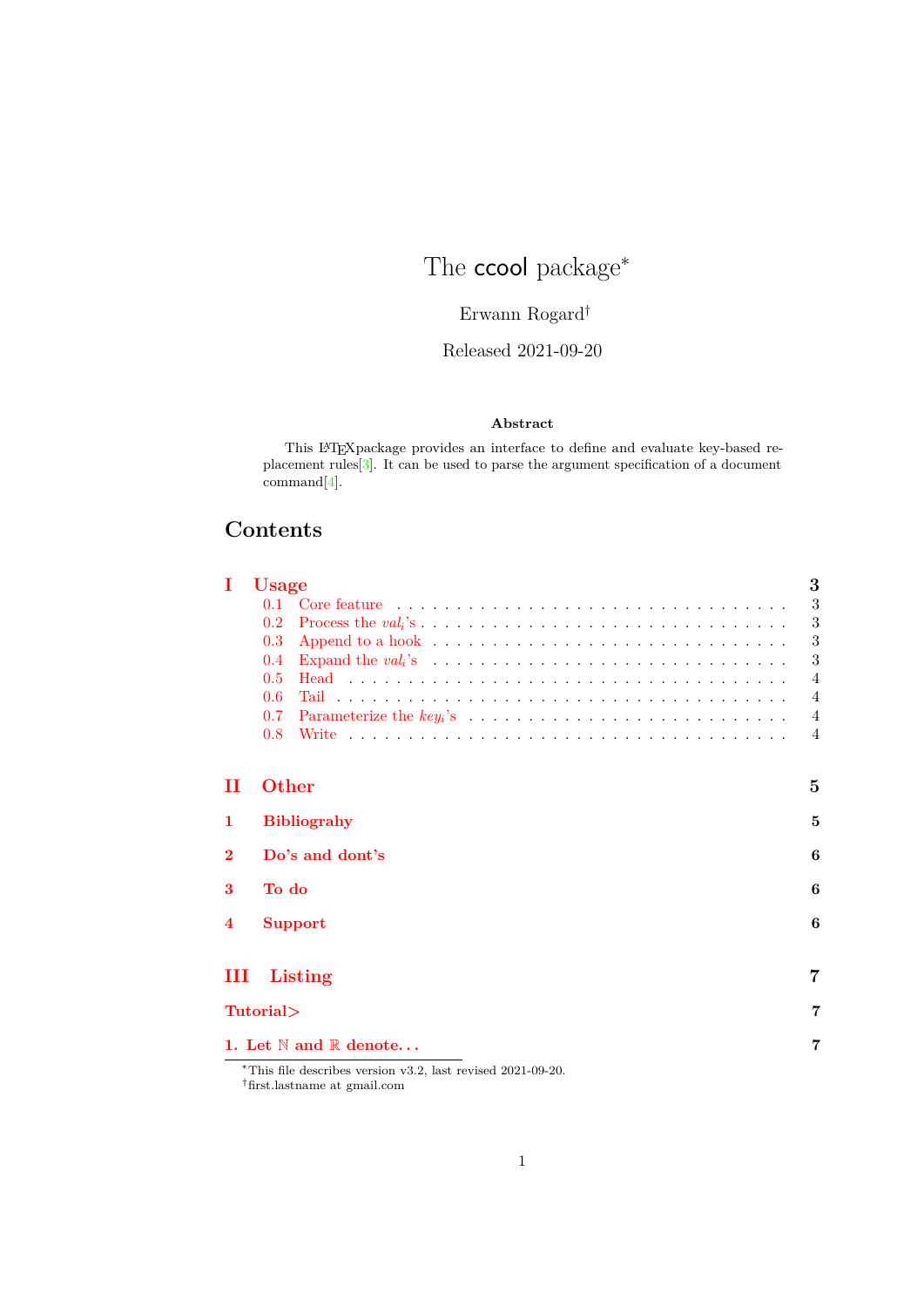|                  | 2. Same as 1, with \NewDocumentCommand | 7                       |
|------------------|----------------------------------------|-------------------------|
|                  | 3. Same as 2, with \Ccool              | 7                       |
|                  | 4. Same as 3, with expansion           | $\overline{7}$          |
|                  | 5. Same as 3, parameterized            | 7                       |
| $\,<\,$          |                                        | $\overline{\mathbf{7}}$ |
|                  | 6. Mittelwertsatz für $n$ Variable.    | 7                       |
|                  | 7. Listing 6 read from file            | 8                       |
|                  | 8. Probability space                   | $\bf 8$                 |
|                  | 9. Families of polynomial functions    | 9                       |
|                  | 10. Listing 9 read from file           | $\boldsymbol{9}$        |
|                  | 12. Listing 11 read from file          | $\boldsymbol{9}$        |
|                  | 13. CUSUM statistic.                   | 10                      |
|                  | 14. Listing 13 read from file          | 11                      |
| $\bf{IV}$        | Implementation                         | 11                      |
| 1                | <b>Opening</b>                         | 11                      |
| $\bf{2}$         | aux                                    | 11                      |
| 3                | lang                                   | 13                      |
| 4                | log                                    | 15                      |
| 5                | make_key                               | 16                      |
| 6                | make_ccool                             | 17                      |
| $\overline{7}$   | msg                                    | 18                      |
| 8                | option                                 | 18                      |
| $\boldsymbol{9}$ | prop                                   | 19                      |
| 10               | seq                                    | 21                      |
| 11               | seq_use                                | 21                      |
| 12               | Front-end                              | 22                      |
| 13               | Closing                                | 25                      |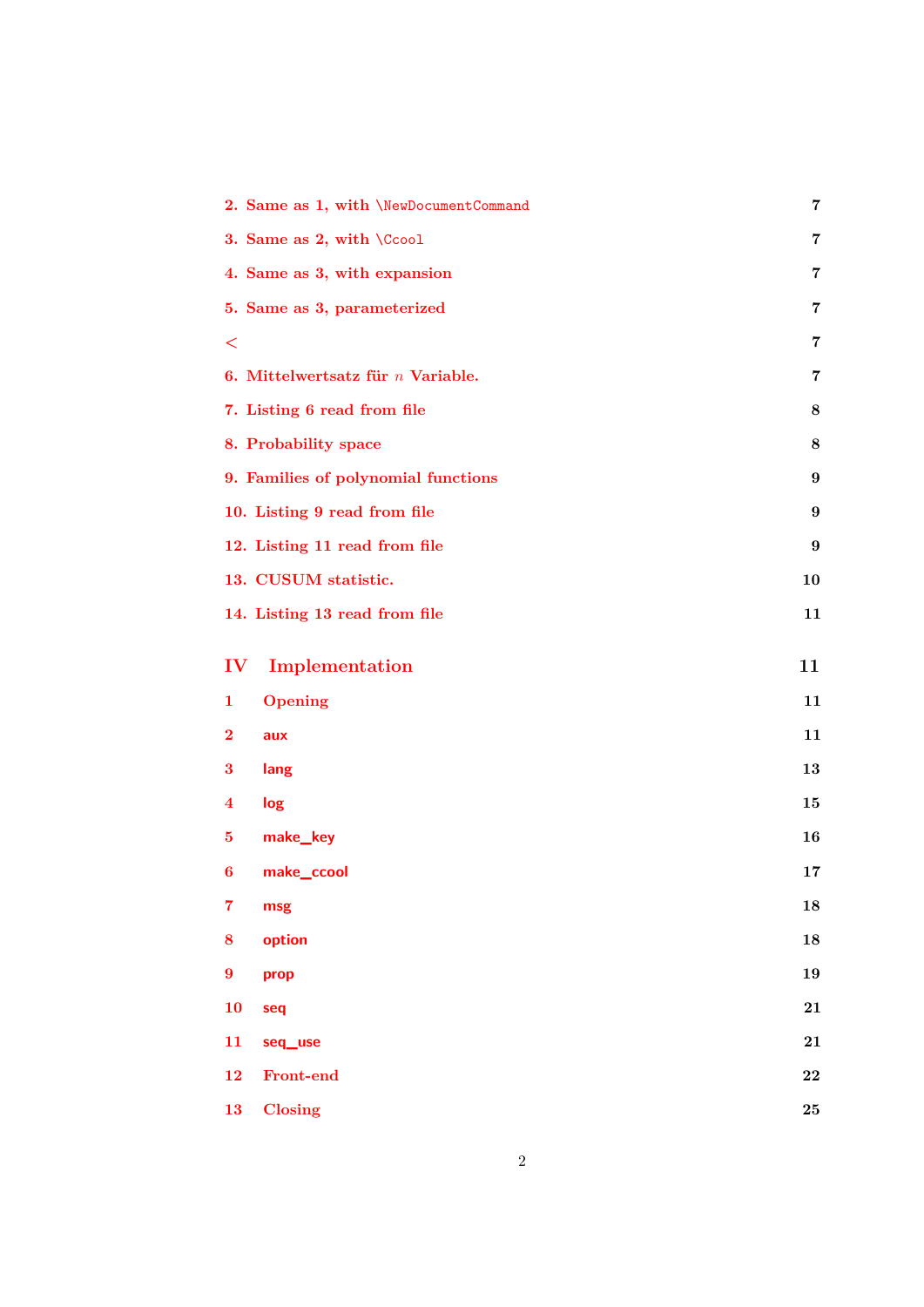#### <span id="page-2-6"></span>**[Change History](#page-25-0) 26**

### **[Index](#page-26-0) 27**

## <span id="page-2-0"></span>**Part I Usage**

\Ccool[usage:cs:ccool]

\Ccool

 $\verb+\CCool[*t1*<sub>1</sub>]<*t*<sub>2</sub>*>t*<sub>3</sub>***ce**<sub>1</sub>*t*<sub>4</sub>***ce**<sub>2</sub>***ce**<sub>4</sub>***ce**<sub>5</sub>***ce**<sub>6</sub>***ce**<sub>6</sub>***ce**<sub>7</sub>***ce**<sub>7</sub>***ce**<sub>8</sub>***ce************$ where  $\langle \text{separators} \rangle$  is either of:  $\{\langle t l_3 \rangle\}, \{\langle t l_4 \rangle\}, \{\langle t l_4 \rangle\}, \{\langle t l_3 \rangle\}\{\langle t l_4 \rangle\}\}$ .

**Semantics** See [subsection 0.1](#page-2-1)[-0.8.](#page-3-3)

### <span id="page-2-1"></span>**0.1 Core feature**

 $\setminus$ Ccool $\{\langle \text{keyval list}_1 \rangle\}$  executes for each  $\langle \text{key}_i \rangle = \langle \text{val}_i \rangle$ ,

- *1)*  $\langle val_i \rangle \leftarrow \{ \langle val_i \rangle \}$
- <span id="page-2-5"></span>*2*) define  $\langle \langle \text{key}_i \rangle$  such that  $\langle \langle \text{key}_i \rangle \rightarrow \langle \text{val}_i \rangle$ ,

where \function is encoded in *global option* Inner. For instance, the side effect of \Ccool{ Real = \mathbb{R} } is \Real → \mathbb{R}. To be sparingly used, *global option* Expanscontrols the type of expansion of  $\langle key_i \rangle$  and  $\langle val_i \rangle$ .

if  $\langle \text{key}_i \rangle$  needs arguments, use  $\lambda$  from lambdax on the rhs.

#### <span id="page-2-2"></span>**0.2 Process the** *vali***'s**

\Ccool c{⟨*code*1⟩}{⟨*keyval list*1⟩} is identical to the [Core feature,](#page-2-1) except it overrides Inner.

In our example, if multiple number systems are defined with \Ccool (natural, reals, ...), it is more efficient to omit  $\mathbf{.}$  inside  $\langle val_i \rangle$ , and instead use  $\{\mathbf{.} \}$ , where #1 means "parameter to be replaced".

#### <span id="page-2-3"></span>**0.3 Append to a hook**

\Ccool{⟨*keyval list*1⟩}+ is identical to the [Core feature,](#page-2-1) except it repeats after \CcoolHook. This is useful to make the side effect persist after a *local group* (such as theorem).

#### <span id="page-2-4"></span>**0.4 Expand the** *vali***'s**

\Ccool{⟨*keyval list*1⟩}\* supplements the [Core feature](#page-2-1) with the expansion of the ⟨*vali*⟩'s using typesetting rules encoded in *global option* Separand Outer. The first are *separators* applied to the ⟨*vali*⟩'s to form a *token list*, and the second a function applied to the latter.

They can be overriden inline by appending further s{⟨*separators*⟩} and c{⟨*code*2⟩}, respectively, to the list of arguments.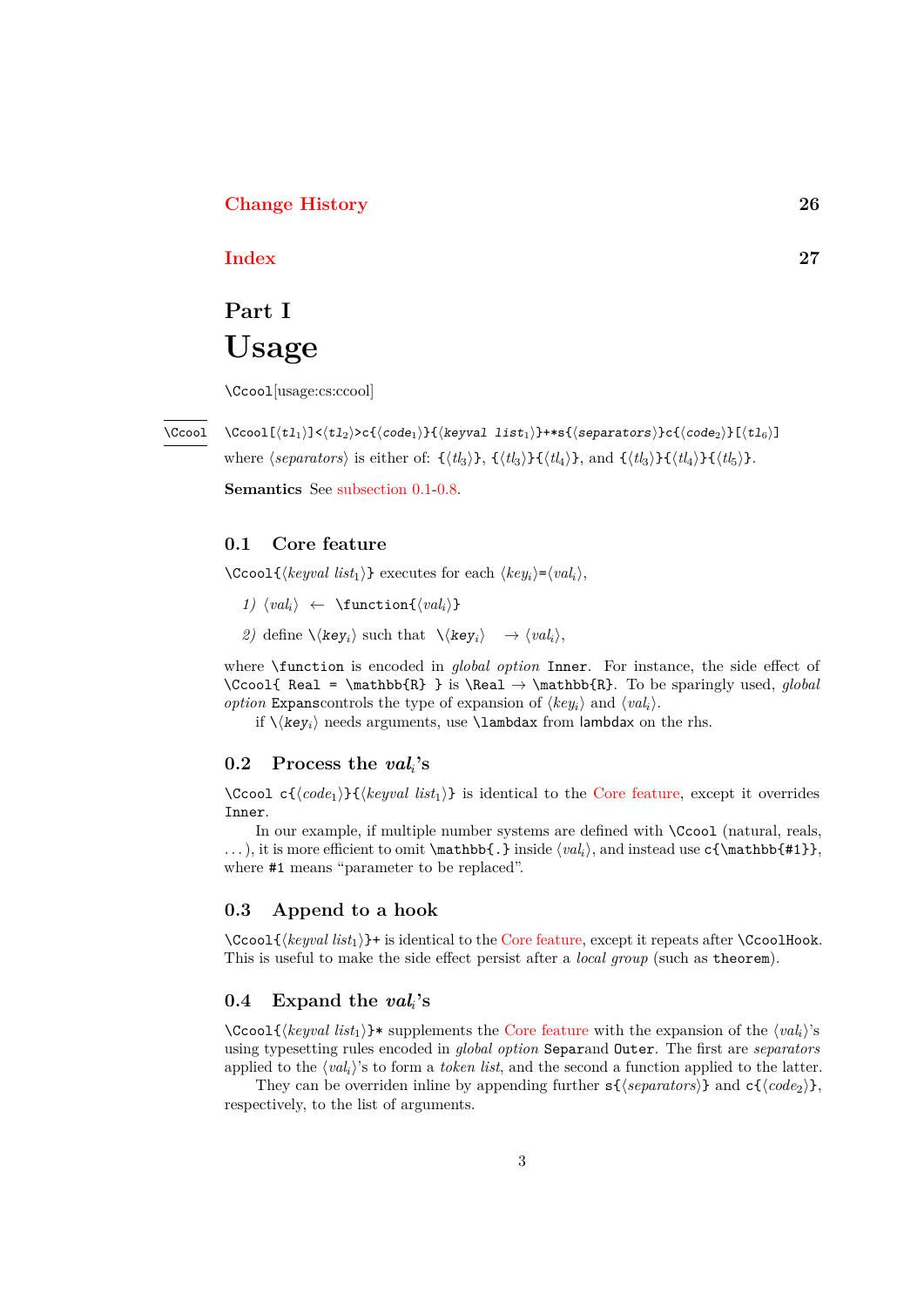#### <span id="page-3-7"></span><span id="page-3-0"></span>**0.5 Head**

\Ccool[⟨*tl*1⟩]{⟨*keyval list*1⟩} expands ⟨*tl*1⟩ and executes the [Core feature.](#page-2-1) There may be situations where it is convenient to pass  $\langle tl_1 \rangle$  as empty.

#### <span id="page-3-1"></span>**0.6 Tail**

\Ccool{⟨*keyval list*1⟩}[⟨*tl*6⟩]{⟨*keyval list*2⟩} is identical to \Ccool{⟨*keyval list*1⟩} followed by  $\text{Ccool}[(t_6)]\{\text{keyval list}_2\}.$ 

The combination of [Core feature,](#page-2-1) [Head,](#page-3-0) and [Tail](#page-3-1) allows to integrate typesetting and the creation of commands.

### <span id="page-3-2"></span>**0.7 Parameterize the** *keyi***'s**

 $\C{ccool}\langle \langle t_2 \rangle \rangle$  { $\langle \langle \text{keyval list}_1 \rangle \rangle$ } is identical to the [Core feature,](#page-2-1) except  $\langle \text{key}_i \rangle$  is replaced by  $\langle key_i \langle t \rangle > \rangle$ . The default value of  $\langle t \rangle$  is encoded in Param. In our example,  $\langle t \rangle$  could be Style.

#### <span id="page-3-3"></span>**0.8 Write**

*global option* Write is identical to the [Core feature,](#page-2-1) except that if Writeis set to \BooleanTrue, the code is written to a file whose path is encoded in *global option* File. \CcoolClearusage:cs:clear

<span id="page-3-10"></span><span id="page-3-9"></span><span id="page-3-8"></span><span id="page-3-6"></span><span id="page-3-5"></span><span id="page-3-4"></span>

| <b>\CcoolClear</b> | \CcoolClear< $\langle t1_2\rangle$ >{ $\langle key_i\rangle$ ,}                                         |
|--------------------|---------------------------------------------------------------------------------------------------------|
|                    | <b>Semantics</b> Clears all $\langle \text{key}_i \langle t1_2 \rangle \rangle$ 's                      |
|                    | \CcoolHookusage:cs:hook                                                                                 |
| \CcoolHook         | \CcoolHook                                                                                              |
|                    | <b>Semantics</b> No side effect or expansion                                                            |
|                    | \CcoolOptionusage:cs:option                                                                             |
| \CcoolOption       | $\CcoolOption[ \langle key_i \rangle   \langle key_i \rangle = \langle val_i \rangle, ]$                |
|                    | where $\langle key_i \rangle$ is either of And, Expans, File, Inner, Param, Outer, Separ, and Write.    |
|                    | <b>Semantics</b> Modify the default behavior of <b>\Ccool</b>                                           |
| And                | Andusage:opt:an                                                                                         |
|                    | <b>Semantics</b> Sets the translation of and in language $\langle key \rangle$ to $\langle val \rangle$ |
|                    | <b>Syntax</b> $\langle \text{keyval list} \rangle$                                                      |
| Expans             | Expansusage:opt:ex                                                                                      |
|                    | Syntax eoleelex   xolxelxx                                                                              |
| File               | Fileusage:opt:fi                                                                                        |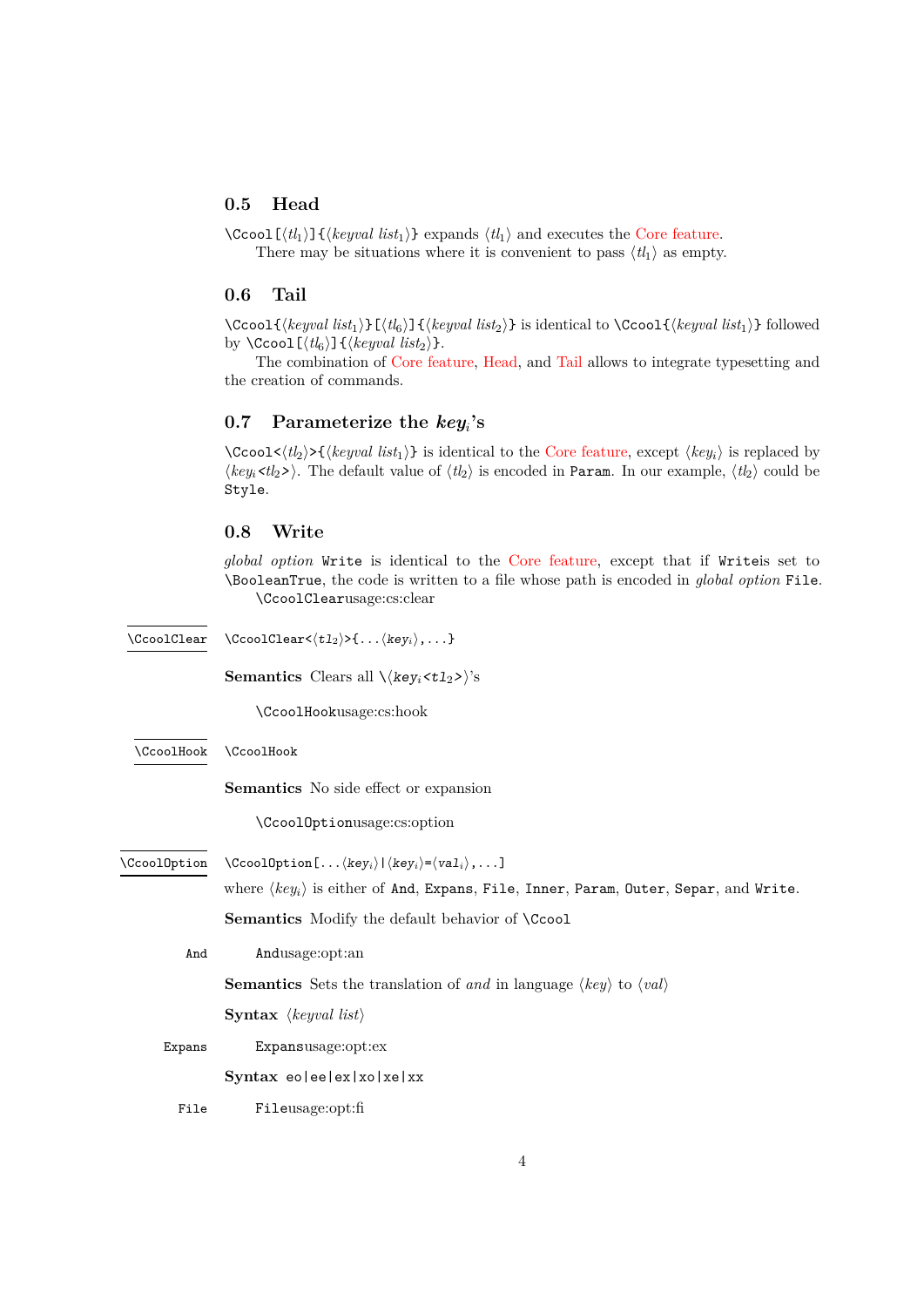<span id="page-4-11"></span><span id="page-4-9"></span><span id="page-4-8"></span><span id="page-4-7"></span><span id="page-4-6"></span>

|            | <b>Syntax</b> $\langle path \rangle$                                                |
|------------|-------------------------------------------------------------------------------------|
| Inner      | Innerusage:opt:in                                                                   |
|            | <b>Syntax</b> $\langle code \rangle$ , with <b>####1</b> as the <i>placeholder</i>  |
| Param      | Paramusage:opt:pa                                                                   |
|            | <b>Syntax</b> $\langle \text{token list} \rangle$                                   |
| Outer      | Outerusage:opt:ou                                                                   |
|            | Default \ensuremath{####1}                                                          |
|            | <b>Syntax</b> $\langle code \rangle$ , with <b>####1</b> as the <i>placeholder</i>  |
| Separ      | Separusage:opt:se                                                                   |
|            | Other Default behavior depends on whether babel and amsmath are loaded              |
|            | <b>Syntax</b> That of <i>separators</i> in $[3, \text{Section 8 of } 13\text{seq}]$ |
| Write      | Writeusage:opt:wr                                                                   |
|            | Syntax \BooleanFalse \BooleanTrue                                                   |
|            | \CcoolReadusage:cs:read                                                             |
| \CcoolRead | $\CcoolRead[\langle path \rangle]$                                                  |
|            | <b>Semantics</b>                                                                    |
|            | 1. Reads the definitions in $\langle path \rangle$ .                                |
|            | 2. Writes to ccool.log: 'read from $\langle path \rangle$ '                         |
|            | \CcoolVersusage:cs:vers                                                             |
| \CcoolVers | \CcoolVers                                                                          |
|            | <b>Semantics</b> $\rightarrow$ the package's version                                |

## <span id="page-4-10"></span><span id="page-4-5"></span><span id="page-4-4"></span><span id="page-4-0"></span>**Part II Other**

## <span id="page-4-1"></span>**1 Bibliograhy**

- <span id="page-4-3"></span>[1] Olympia Hadjiliadis. "Change–point detection of two–sided alternatives in the Brownian motion model and its connection to the gambler's ruin problem with relative wealth perception". PhD thesis. Columbia University, 2005.
- <span id="page-4-2"></span>[2] Thomas F. Sturm. *The* tcolorbox *package*. [http://www.texdoc.net/texmf-dist/](http://www.texdoc.net/texmf-dist/doc/latex/tcolorbox/tcolorbox.pdf) [doc/latex/tcolorbox/tcolorbox.pdf](http://www.texdoc.net/texmf-dist/doc/latex/tcolorbox/tcolorbox.pdf). 2019.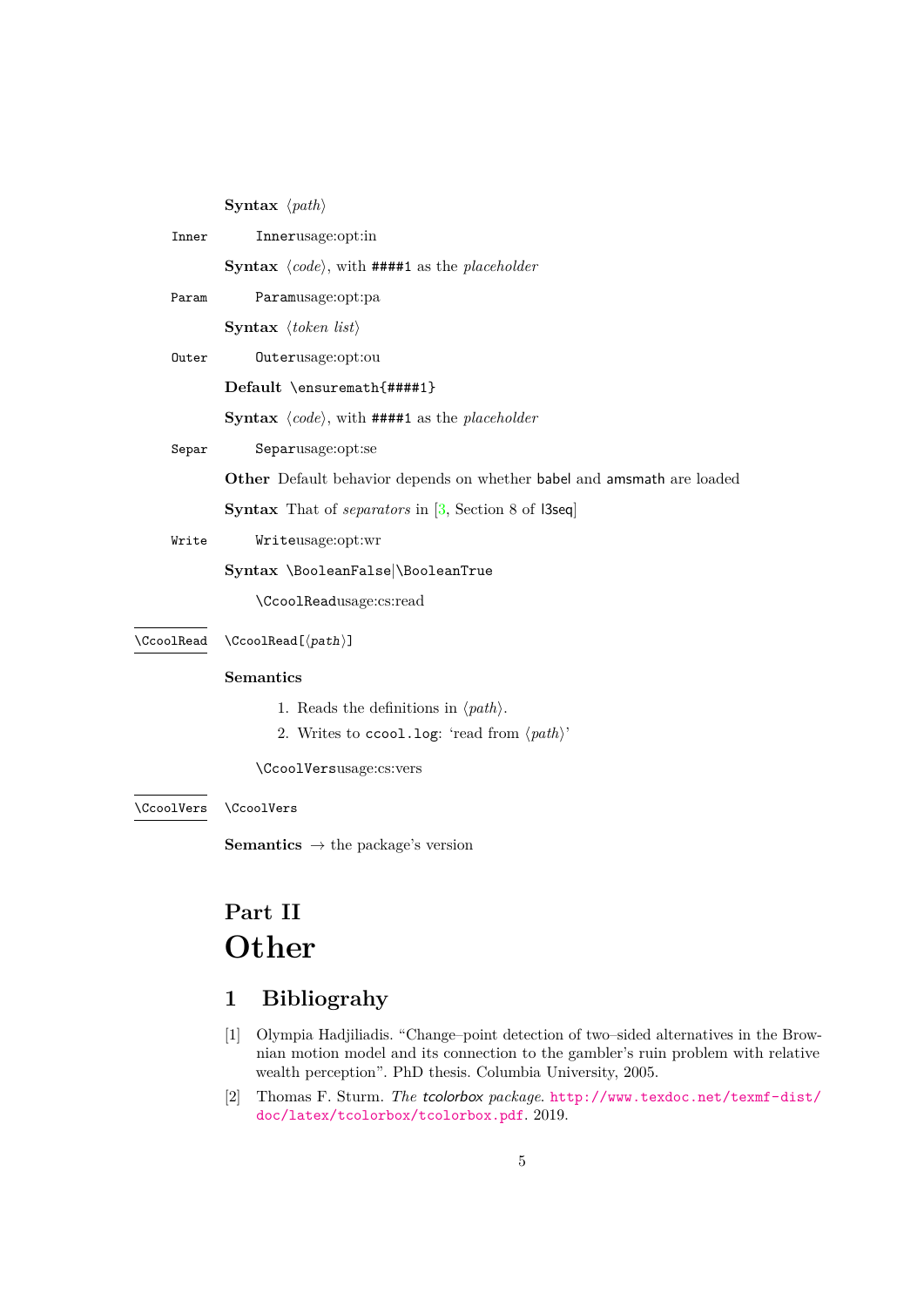- <span id="page-5-7"></span><span id="page-5-0"></span>[3] The LAT<sub>F</sub>X3 Project Team. *The LAT<sub>F</sub>X3 interfaces.* [https://ctan.math.washington.](https://ctan.math.washington.edu/tex-archive/macros/latex/contrib/l3kernel/expl3.pdf) [edu/tex-archive/macros/latex/contrib/l3kernel/expl3.pdf](https://ctan.math.washington.edu/tex-archive/macros/latex/contrib/l3kernel/expl3.pdf). 2019.
- <span id="page-5-1"></span>[4] The LATEX3 Project Team. *The* xparse *package*. [https://ctan.math.illinois.edu/](https://ctan.math.illinois.edu/macros/latex/contrib/l3packages/xparse.pdf) [macros/latex/contrib/l3packages/xparse.pdf](https://ctan.math.illinois.edu/macros/latex/contrib/l3packages/xparse.pdf). 2019.
- <span id="page-5-6"></span>[5] @frougon. *"Journaling calls to a function []"*. [https://tex.stackexchange.com/a/](https://tex.stackexchange.com/a/536620) [536620](https://tex.stackexchange.com/a/536620). 2020.
- <span id="page-5-5"></span>[6] @Javier Bezos. *When loading babel with spanish, spurious document command parser*. <https://tex.stackexchange.com/a/547018/112708>. 2020.

## <span id="page-5-2"></span>**2 Do's and dont's**

```
1.
   Don't: Inner=\1{####1}\Symptom: \CcoolRead fails
     Do: Inner={\char'{####1\char'}}
  2.
   Don't: $⟨keyi⟩<x$.
     Do: $\\key<sub>i</sub>}{<}x$
  3.
   Don't: [a, b)
     Do: {[}a, b{)}
  4.
   Don't: \cal F.
     Do: \cal{F} or \mathcal{F}
  5.
   Don't: \chi[x_0, x]Do: \left[x_0,x\right]
  6.
   Don't: \usepackage[spanish]{babel}
     [6]
```
## <span id="page-5-3"></span>**3 To do**

1. Create an environment for \CoolHook.

## <span id="page-5-4"></span>**4 Support**

This package is available from <https://github.com/rogard/ccool>.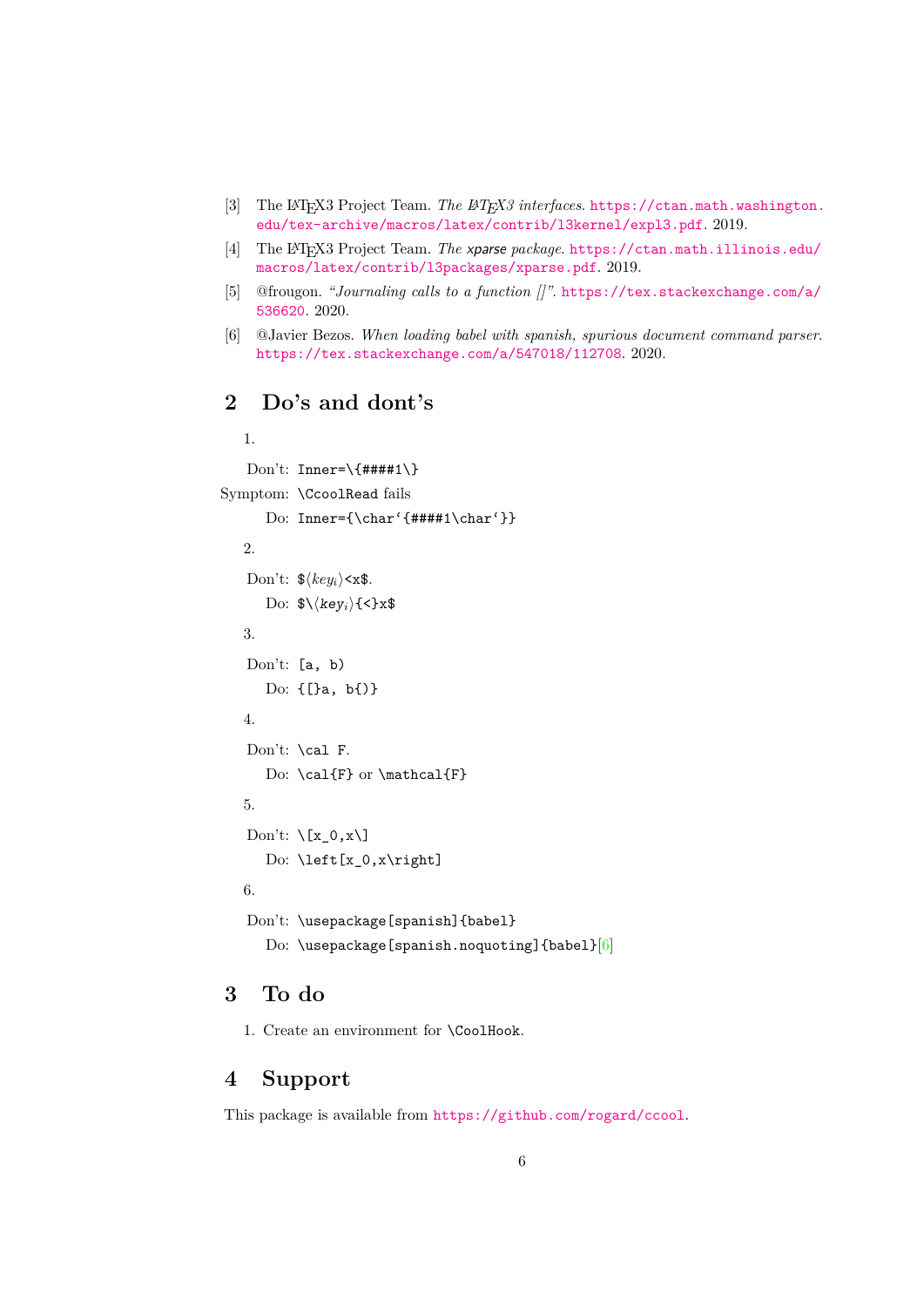## <span id="page-6-12"></span><span id="page-6-0"></span>**Part III Listing**

<span id="page-6-2"></span><span id="page-6-1"></span>**Listing 1. "Let** N **and** R **denote. . . "**

Let~\$\mathbb{N}\$ and \$\mathbb{R}\$ denote the natural and real numbers.

Let  $\mathbb N$  and  $\mathbb R$  denote the natural and real numbers.

<span id="page-6-4"></span><span id="page-6-3"></span>**Listing 2. Same as [1,](#page-6-2) with** \NewDocumentCommand

```
\DeclareDocumentCommand\Nat{}{\mathbb{N}}
\DeclareDocumentCommand\Real{}{\mathbb{R}}
Let~$\Nat$ and $\Real$ denote the natural and real numbers.
```
Let  $\mathbb N$  and  $\mathbb R$  denote the natural and real numbers.

<span id="page-6-6"></span><span id="page-6-5"></span>**Listing 3.** Same as  $2$ , with  $\text{Ccool}$ 

```
\begingroup
\Ccool c{\mathbb{+1}}{ Nat = {N}, Real = {R}}Let~$\Nat$ and $\Real$~denote the natural and real numbers.
\endgroup
         ____________________________________
```
Let  $\mathbb N$  and  $\mathbb R$  denote the natural and real numbers.

<span id="page-6-8"></span><span id="page-6-7"></span>**Listing 4. Same as [3,](#page-6-6) with expansion**

```
\begingroup
 \Ccool[Let~]
 c{\mathbb{#1}}{ Nat = {N}, Real = {R} }*
 [~denote the natural and real numbers.]{}
\endgroup
```
Let  $\mathbb N$  and  $\mathbb R$  denote the natural and real numbers.

<span id="page-6-10"></span><span id="page-6-9"></span>**Listing 5. Same as [3,](#page-6-6) parameterized**

```
\begingroup
 \verb|CCool<foot>\{mathbb{#1}}{\ Nat = \{N\}, Real = \{R\}}[Let $\Nat<foo>$ and $\Real<foo>$ denote the natural and real numbers.]{}
\endgroup
Let \mathbb N and \mathbb R denote the natural and real numbers.
```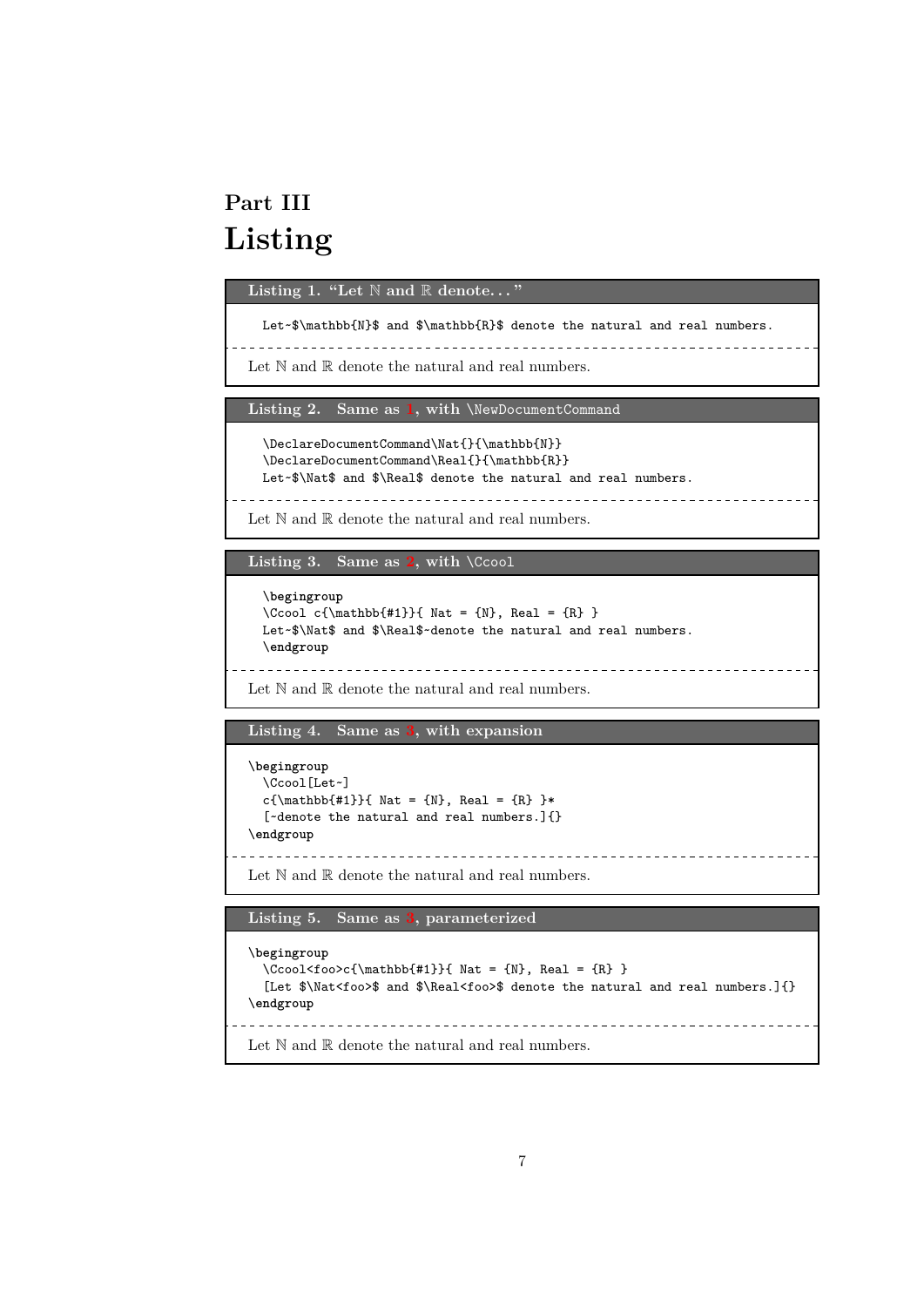#### <span id="page-7-5"></span><span id="page-7-0"></span>**Listing 6. Mittelwertsatz für** *n* **Variable[\[2,](#page-4-2) p. 17.3]**

```
\begingroup
  \CcoolOption[ Write = \BooleanTrue ]
  \selectlanguage{german}
  \newtheorem{theorem}{Theorem}
  \AfterEndEnvironment{theorem}{\CcoolHook}
  \Ccool c{\mathbb{#1}}
  { \{ N = \{ N \} , R = \{ R \} \} + [ \ ]}{Grad = {\n\operatorname{operatorname{grad}} } } }+
  [\begin{theorem}
    [Mittelwertsatz f\"ur $n$ Variable]Es~sei~]
    { OffMenge = {D}, Ci = {C^{1}}, Strecke = { \left[x_0,x\right] } }+
    [$n\in\N$,~$\OffMenge\subseteq\N^n$ eine offene Menge und
    $f\in\Ci(\OffMenge,\R)$.
    Dann gibt es auf jeder Strecke $\Strecke\subset\OffMenge$ einen Punkt
    $\xi\in\Strecke$,~]
    { Steig = { \frac{ f(x)-f(x_0) }{ x-x_0 } }, Punkt = { \xi } }+
    [so dass gilt
    \begin{equation*}
      \Steig = \Grad f(\Punkt)^{\top}
    \end{equation*}
  \end{theorem}]
  {}
  (Check: $\N$, $\Punkt$)
    \endgroup
\CcoolOption
               _________________________________
```
**Theorem 1 (Mittelwertsatz für** *n* **Variable)** *Es sei*  $n \in \mathbb{N}$ ,  $D \subseteq \mathbb{N}^n$  *eine offene Menge und*  $f$  ∈  $C$ <sup>1</sup>( $D, \mathbb{R}$ ). Dann gibt es auf jeder Strecke [ $x_0, x$ ] ⊂  $D$  *einen Punkt*  $\xi \in [x_0, x]$ *, so dass gilt* 

$$
\frac{f(x) - f(x_0)}{x - x_0} = \text{grad} f(\xi)^{\top}
$$

(Check: N, *ξ*)

<span id="page-7-2"></span><span id="page-7-1"></span>**Listing 7. Listing [6](#page-7-0) read from file**

\CcoolRead ~\$\N\$ \$\R\$ \$\OffMenge\$ \$\Ci\$ \$\Strecke\$ \CcoolClear

 $N \mathbb{R}$  *D*  $C^1$   $[x_0, x]$ 

<span id="page-7-4"></span><span id="page-7-3"></span>**Listing 8. Probability space**

```
\begingroup
\Ccool[Let~]
\{ Space = \Omega, Field = \mathcal{F}, Meas = \mathcal{P} \}*s{{,}}c{$\{#1\}$}
```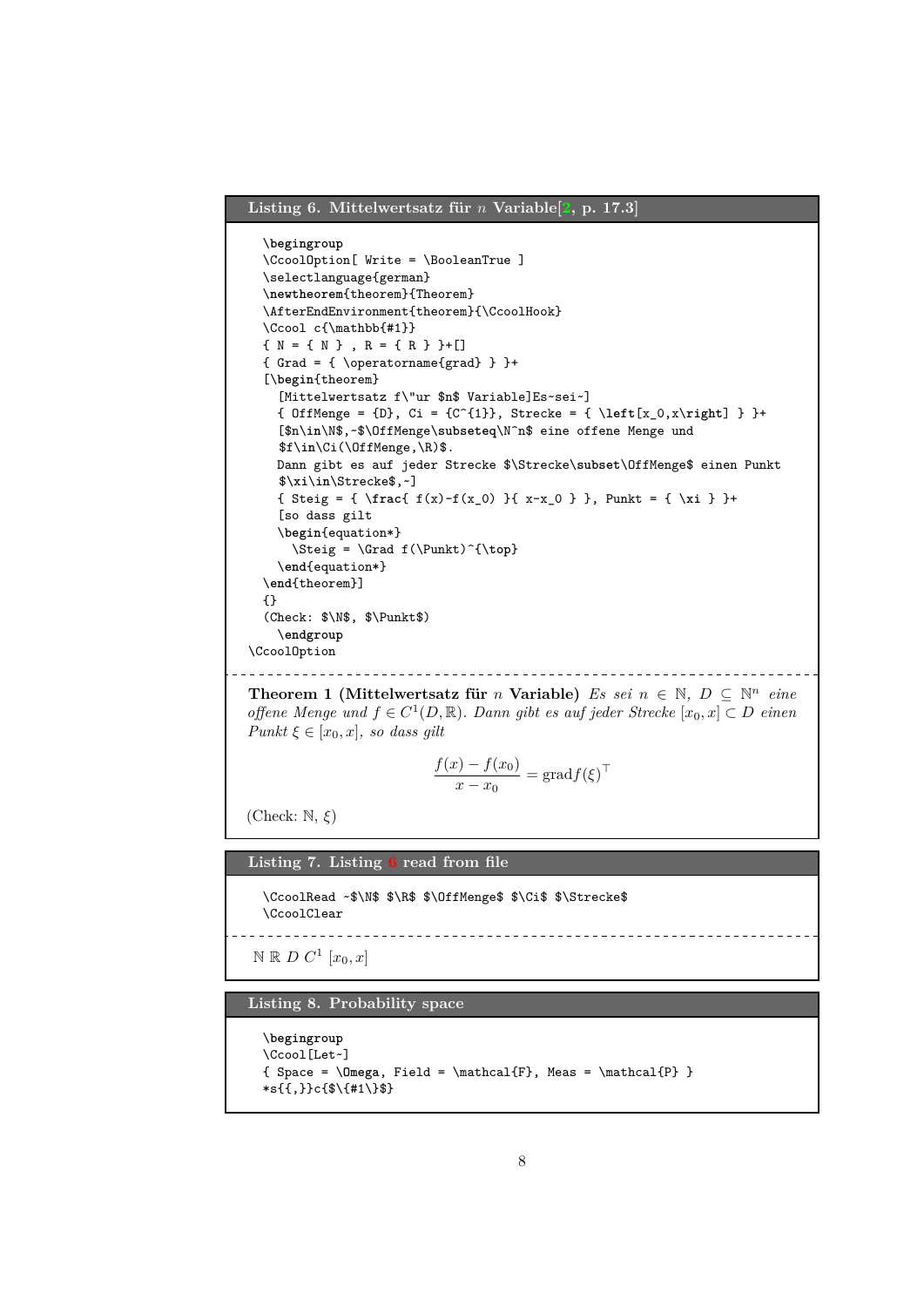```
[\alphadenote the probability space, where\alpha]{ PowerSet = { 2^{\Space} } }
[$\Field\subset \PowerSet$.]
{}
\endgroup
                   ________________________________
```
Let  $\{\Omega, \mathcal{F}, \mathcal{P}\}\$  denote the probability space, where  $\mathcal{F} \subset 2^{\Omega}$ .

#### <span id="page-8-1"></span><span id="page-8-0"></span>**Listing 9. Families of polynomial functions**

```
\CcoolOption[ Write = \BooleanTrue ]
\Ccool c{\mathbb{#1}}{ Nat = {N}, Real = {R} }
[Let~]
{ Polyk = \Lambda[X[o]{\Real}\IfValueT{#1}{_#1}[X] } \}[$\PolyR[n]$ and $\PolyR$, denote the families of polynomial functions
  on $\Real$, of order $n$ et and their union over $n \in \Nat$,
 respectively. ]
{}
\CcoolClear
\CcoolOption
```
-------------------------Let  $\mathbb{R}_n[X]$  and  $\mathbb{R}[X]$ , denote the families of polynomial functions on  $\mathbb{R}$ , of order *n* et and their union over  $n \in \mathbb{N}$ , respectively.

<span id="page-8-3"></span><span id="page-8-2"></span>**Listing 10. [9](#page-8-1) read from file**

```
\begingroup
\CcoolRead $\PolyR[n]$ et $\PolyR$
\endgroup
```

```
\mathbb{R}_n[X] et \mathbb{R}[X]
```
<span id="page-8-6"></span>**Listing 11. Fonction et fonctionelle**

```
\CcoolOption[ Write = \BooleanTrue ]
\selectlanguage{french}
\verb|CCool<eval> { fun = \Lambda X({#1}) } |Cop&gt; { fun = \Lambda X[mm]{#1[#2]} }[Supposons une fonction $f\fun<eval>{t}$, et \'etudions le probl\'eme
  o\'u la fonctionnelle $\fun<op>{S}{f}$ est donn\'ee par\dots]{}
\CcoolClear
\CcoolOption
```
\_\_\_\_\_\_\_\_\_\_\_\_\_\_\_\_\_\_\_\_\_\_\_\_\_\_

Supposons une fonction  $f(t)$ , et étudions le problème où la fonctionnelle  $S[f]$  est donnée par. . .

<span id="page-8-5"></span><span id="page-8-4"></span>**Listing 12. [11](#page-8-6) read from file**

```
\CcoolRead $\fun<eval>{t}$, $\fun<op>{S}{f}$
\CcoolClear
```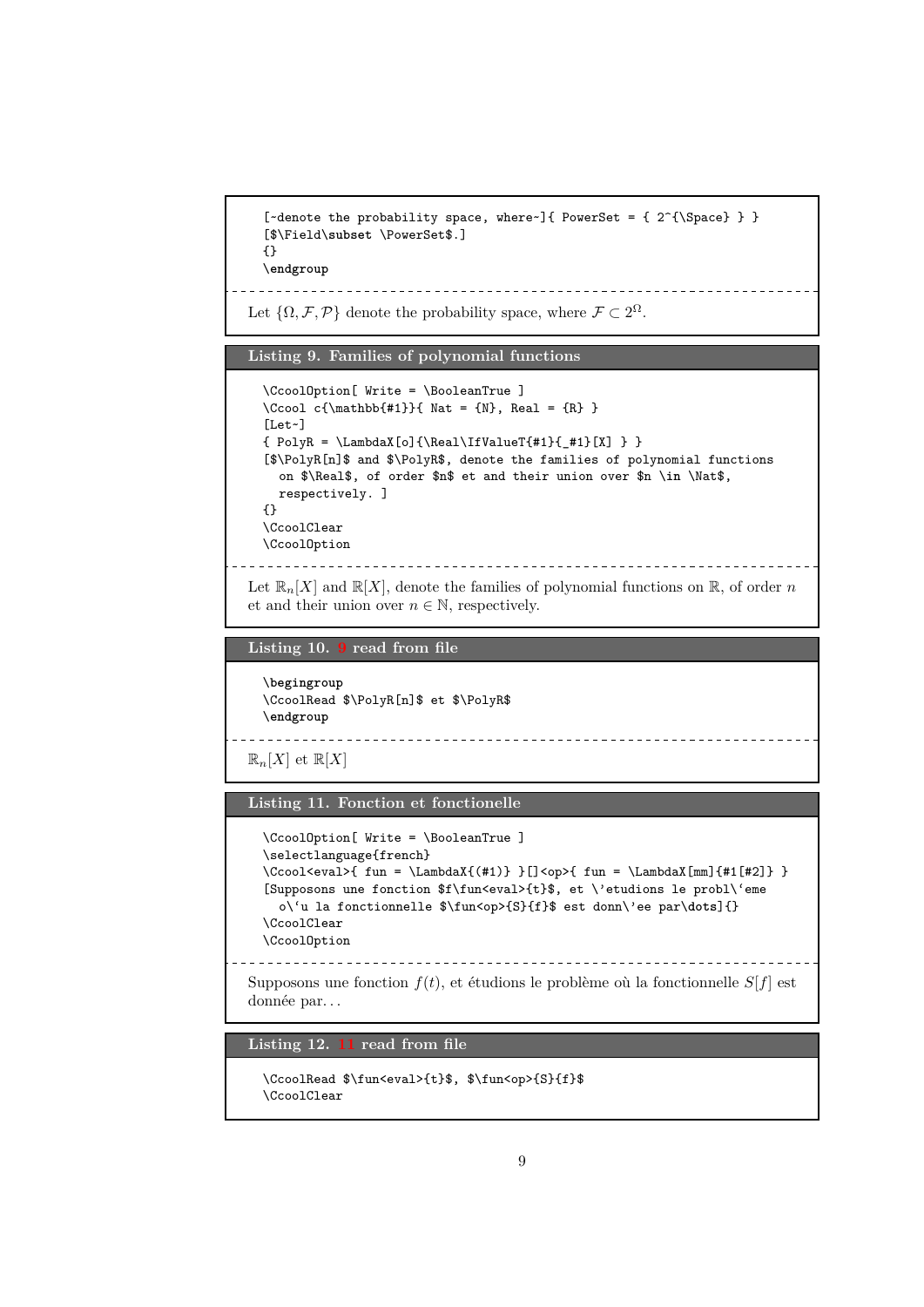$(t), S[f]$ 

### <span id="page-9-1"></span><span id="page-9-0"></span>**Listing 13. CUSUM statistic[\[1\]](#page-4-3)**

```
\begingroup
\CcoolOption[ Write = \BooleanTrue ]
\newtheorem{definition}{Definition}
\AfterEndEnvironment{definition}{\CcoolHook}
\Ccool{
 SuchThat = \{ ; - \},
 Time = \{ t \},
 Process = \{\ \xi\},
 StopT = \{T\},
 EvalAt = \Lambda<sup>{</sup>(#1)}
}
[The CUSUM statistic process and the corresponding one-sided CUSUM
  stopping time are defined as follows:
\begin{definition}\label{the CUSUM statistic}. Let~]
 {
    Scale = \{\lambda\},
    Real = {\mathcal{R}}}+*s{{~\in~}}
  [~and~]
  { CUSUMthresh = { \nu } _+c{#1\in\Re2^{-+}}
  [~Define the following processes:]
  {
    LogWald = {u },
    CUSUMst = \{ \text{StopT}_{c}\},CUSUM = \{ y \},
   LogWaldInf = {m}}+
  [\begin{enumerate}
  \item{
      \LogWald_{\Time}\EvalAt{\ \Scale } = \Scale\Process_{\Time} -\frac{1}{2}\Scale^2\Time$;
      $\LogWaldInf_{\Time}\EvalAt{ \Scale } = \inf_{ 0\le s \le \Time
  }\CUSUM_{s} \EvalAt{ \Scale }$.
   }
  \item{
      \label{CUSUM} $$\CUSUM_{\Time}\EvalAt{ \Scale } = \LogWaldInf_{\Time}\EvalAt{\Scale } - \LogWald_{\Time}\EvalAt{ \Scale }\ge0$,
      which is the CUSUM statistic process.
    }
  \item{
      $\CUSUMst \EvalAt{ \Scale, \LogWaldInf } = \inf\left[ \Time \ge 0
  \SuchThat \CUSUM_{\Time}\EvalAt{\Scale} \ge \LogWaldInf \right]$,
      which is the CUSUM stopping time.
    }
  \end{enumerate}
\end{definition}\par]{}
```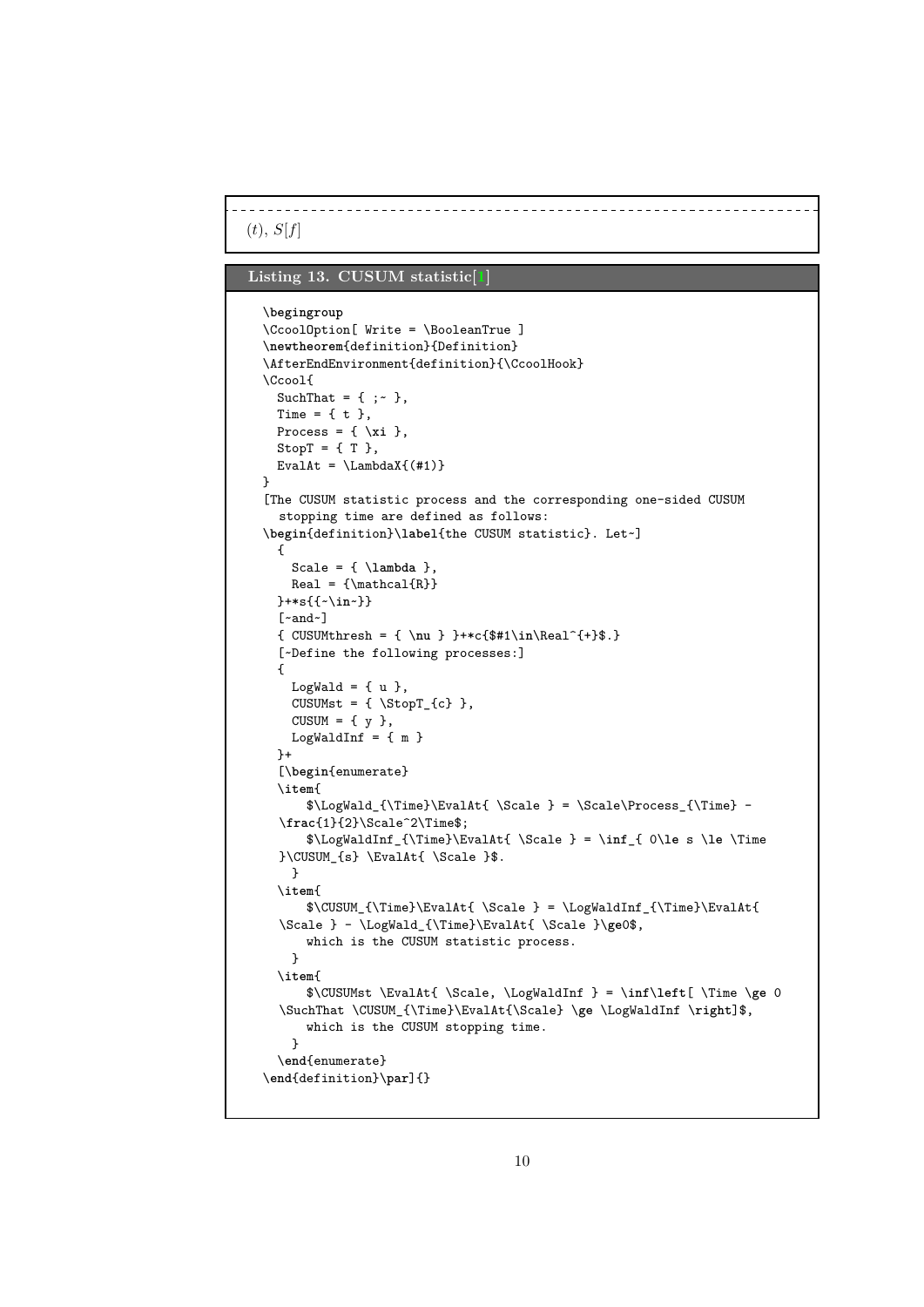<span id="page-10-5"></span>(Check: \$\Scale\$, \$\CUSUM\$) \**endgroup** \CcoolOption  $\frac{9}{6}$ The CUSUM statistic process and the corresponding one-sided CUSUM stopping time are defined as follows: **Definition 1** *. Let*  $\lambda \in \mathcal{R}$  *and*  $\nu \in \mathcal{R}^+$ *. Define the following processes: 1.*  $u_t(\lambda) = \lambda \xi_t - \frac{1}{2} \lambda^2 t$ ;  $m_t(\lambda) = \inf_{0 \le s \le t} y_s(\lambda)$ . *2.*  $y_t(\lambda) = m_t(\lambda) - u_t(\lambda) \geq 0$ , which is the CUSUM statistic process. *3.*  $T_c(\lambda, m) = \inf \{ t \geq 0; y_t(\lambda) \geq m \}$ , which is the CUSUM stopping time. (Check: *λ*, *y*) **Listing 14. Listing [13](#page-9-1) read from file**

```
\begingroup
  \CcoolRead $\Time$ $\Process$ $\Scale$ $\Real$ $\CUSUMthresh$ $\LogWald$
     $\CUSUMst$ $\CUSUM$ $\LogWaldInf$
  \endgroup
                      ----------------------
t ξ λ R ν u Tc y m
```
## <span id="page-10-2"></span>**Part IV Implementation**

## <span id="page-10-3"></span>**1 Opening**

```
1 ⟨*package⟩
2 ⟨@@=ccool⟩
```
<span id="page-10-11"></span><sup>3</sup> \ExplSyntaxOn

## <span id="page-10-10"></span><span id="page-10-8"></span><span id="page-10-4"></span>**2 aux**

\\_\_ccool\_aux\_inner\_set:n #1 : ⟨*code*⟩

<sup>4</sup> \cs\_new\_protected:Nn \\_\_ccool\_aux\_inner\_set:n <sup>5</sup> {  $\cs{csgset:Npn} \cscol_aux_inner:n ##1 {#1}$ <sup>7</sup> \cs\_generate\_variant:Nn \\_\_ccool\_aux\_inner:n { e } <sup>8</sup> }

<span id="page-10-9"></span><span id="page-10-7"></span><span id="page-10-6"></span>(*End definition for* \\_\_ccool\_aux\_inner\_set:n*.*)

\\_\_ccool\_aux\_key:w #1 : ⟨ *key* ⟩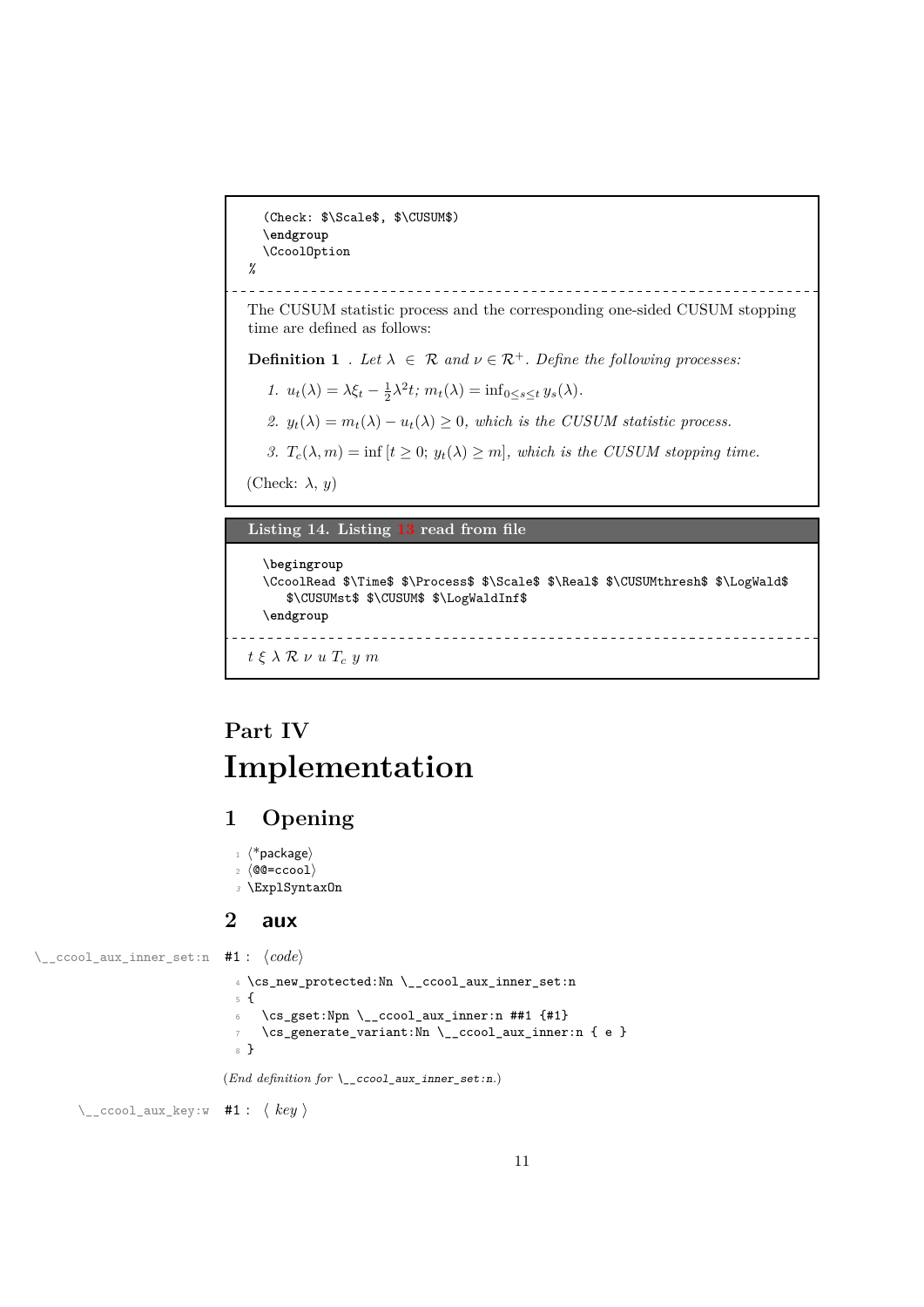```
#2 : ⟨ value ⟩
                              9 \text{ (s_new-protected: Npn)} ccool_aux_key:w #1 = #2 \q_stop
                             10 {
                             11 \seq_gput_right:Nx \g__ccool_aux_key_seq { \tl_trim_spaces:n{#1} }
                             12 }
                            (End definition for \__ccool_aux_key:w.)
      \setminus_ccool_aux_key:n #1: \langle key = value \rangle13 \cs_new_protected:Nn \__ccool_aux_key:n
                             14 \frac{1}{2}15 \quad \bigcup_{\text{ccool}\_aux\_key:w\ #1} \bigcup_{\text{stop}}16 }
                            (End definition for \__ccool_aux_key:n.)
      \__ccool_aux_key:N #1 : ⟨ seq ⟩
                             17 \cs_new_protected:Nn \__ccool_aux_key:N
                             18 \frac{1}{2}19 \seq_gclear_new:N \g__ccool_aux_key_seq
                             20 \seq_map_function:NN #1 \__ccool_aux_key:n
                             21 }
                            (End definition for \__ccool_aux_key:N.)
\__ccool_aux_outer_set:n #1 : ⟨ inline code ⟩
                             22 \cs_new_protected:Nn \__ccool_aux_outer_set:n
                             23 \text{ f}24 \cs_gset:Npn \__ccool_aux_outer:n ##1 {#1}
                             25 }
                            (End definition for \__ccool_aux_outer_set:n.)
    \__ccool_aux_prop:nn
                             26 \prop_new:N \g__ccool_aux_prop
                             27 \cs_new_protected:Nn \__ccool_aux_prop:nn
                             28 \frac{1}{2}29 \prop_gput:Nnn \g__ccool_aux_prop{#1}{#2}
                             30 }
                             31 \cs_generate_variant:Nn \__ccool_aux_prop:nn { eo, ee, ex, xo, xe, xx }
                            (End definition for \__ccool_aux_prop:nn.)
     \__ccool_aux_prop:w #1 : ⟨ key ⟩
                            #2 : ⟨ value ⟩
                             32 \tl_new:N \g__ccool_option_expans_tl
                             33 \cs_new_protected:Npn \__ccool_aux_prop:w #1 = #2 \q_stop
                             34 {
                             35 \exp_args:Nx
                             36 \use:c{__ccool_aux_prop:\g__ccool_option_expans_tl}
                             37 { \tl_trim_spaces:n{#1} }
                             38 \{ \ \ccool_aux_inner:n{ \tl_trim_spaces:n{#2} } }
                             39 }
```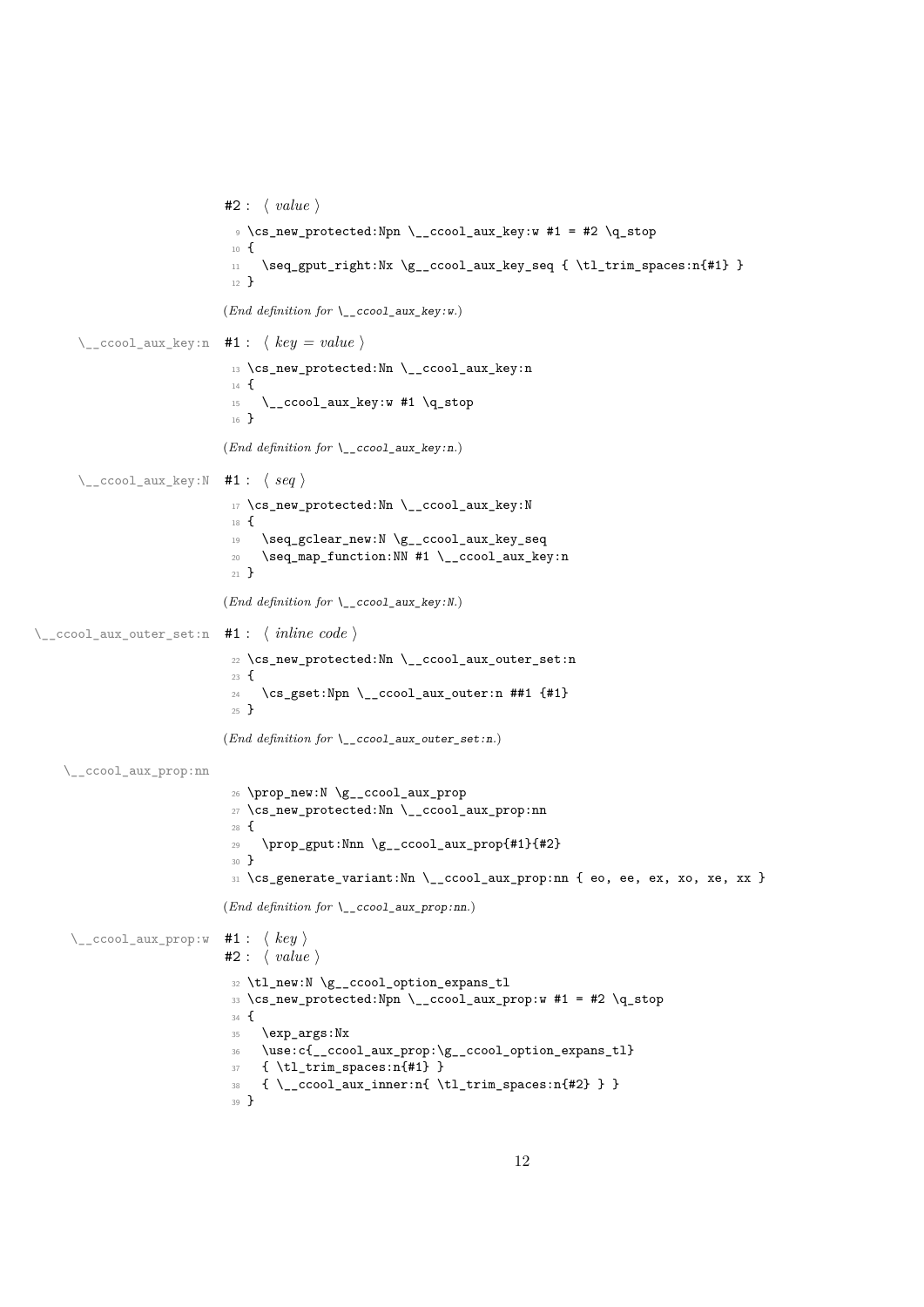```
(End definition for \__ccool_aux_prop:w.)
\__ccool_aux_prop:n #1 : ⟨ key = value ⟩
                       40 \cs_new_protected:Nn \__ccool_aux_prop:n
                       41 \sim\downarrow \_\cosh \_\dagger \rightarrow \_\dagger43 }
                      (End definition for \__ccool_aux_prop:n.)
\__ccool_aux_prop:N #1 : ⟨keyval list⟩
                       44 \cs_new_protected:Nn \__ccool_aux_prop:N
                       45 {
                       46 \prop_gclear_new:N \g__ccool_aux_prop
                       47 \seq_if_empty:NTF #1
                       48 { \c_empty_tl }
                       49 {
                       50 \seq_map_function:NN #1 \__ccool_aux_prop:n
                       51 }
                       52 }
                      (End definition for \__ccool_aux_prop:N.)
\setminus ccool aux val:Nn #1 : \langle seq \rangle#2 : ⟨ tl var name ⟩
                       53 \cs_new_protected:Nn \__ccool_aux_val:Nn
                       54 {
                       55 \seq_gclear_new:N \g__ccool_aux_val_seq
                       _{56} \ ccool seq from prop:NNn \g_ccool_aux_val_seq #1 { \ ccool prop_name:n{#2} }
                       57 }
```
<span id="page-12-22"></span><span id="page-12-21"></span><span id="page-12-18"></span><span id="page-12-9"></span><span id="page-12-8"></span><span id="page-12-7"></span><span id="page-12-5"></span>(*End definition for* \\_\_ccool\_aux\_val:Nn*.*)

<span id="page-12-1"></span>\cs\_new:Nn\\_\_ccool\_aux\_merge:nn{#1#2}

## <span id="page-12-0"></span>**lang**

<span id="page-12-10"></span>\prop\_new:N \g\_\_ccool\_lang\_and\_prop

\\_\_ccool\_lang\_and\_update:n

```
60 \t% \changes{v3.2}
 61 \frac{\%}{61 \frac{\%}{2021}} \{2021/09/20\}62 % {Replace~\cs[no-index]{erw_prop_keyval:Nn}~by~\cs[no-index]{prop_set_from_keyval:Nn}}
 63 \cs_new_protected:Nn \__ccool_lang_and_update:n
 64 {
 65 \prop_set_from_keyval:Nn
 66 \g__ccool_lang_and_prop
 67 { #1 }
 68 }
 69 \cs_generate_variant:Nn \__ccool_lang_and_update:n { e }
(End definition for \__ccool_lang_and_update:n.)
```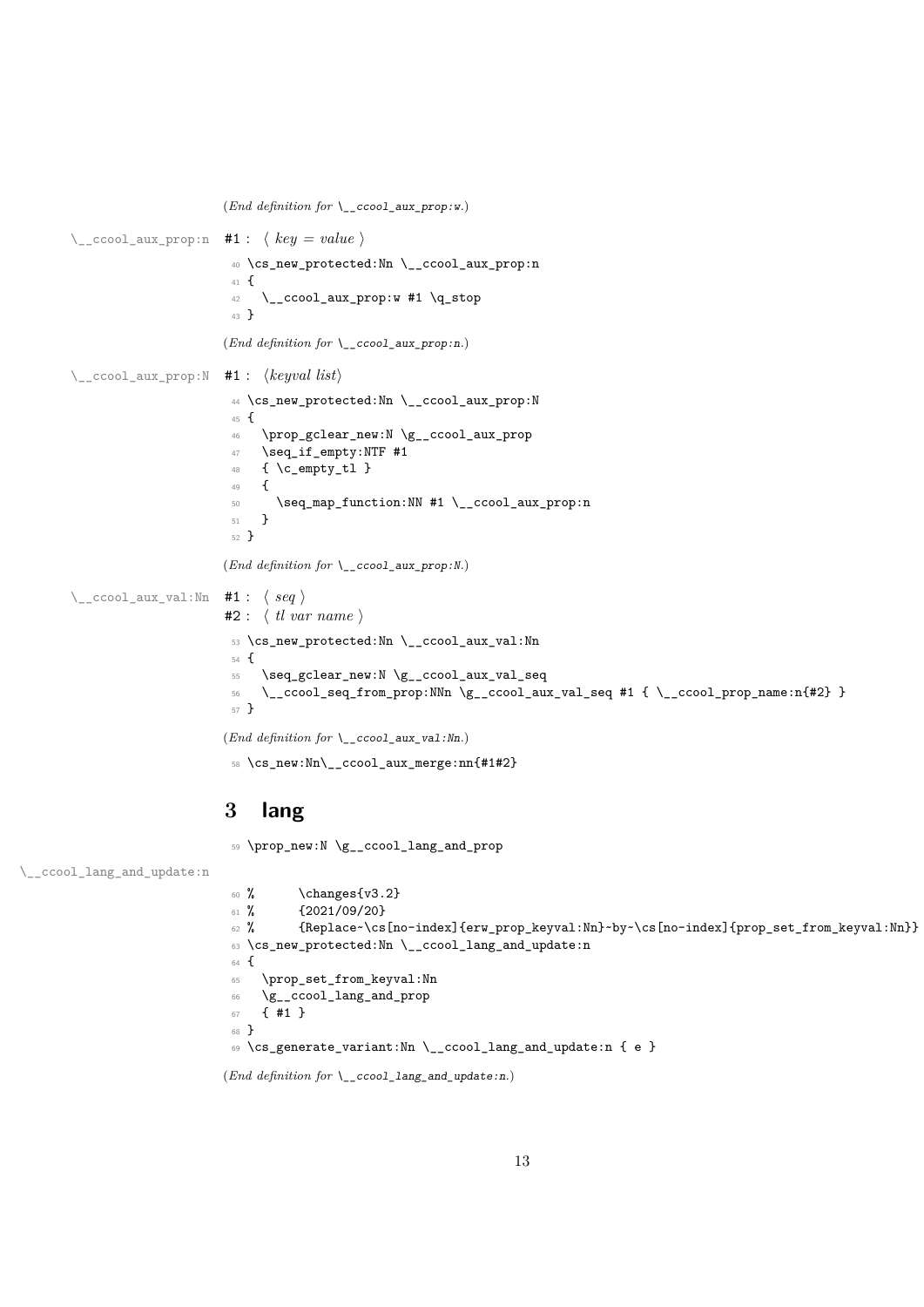```
\__ccool_lang_and:n
   \setminus__ccool_lang_and: \gamma_0 \setminus \text{cs\_new:} \nn \setminus__ccool_lang_and:n
                         71 \text{ } f72 \prop_if_in:NnTF
                         \gamma_3 \g__ccool_lang_and_prop
                         74 {#1}
                         75 {\prop_item:Nn\g__ccool_lang_and_prop{#1}}
                          76 {
                          77 \msg_warning:nnn{__ccool}{lang_and}{#1}
                          78 \qquad \searrow \qquad \qquad \text{1}<br>
79 \qquad \qquad \text{2}79 }
                         80 }
                         81 \ifcsdef{languagename}
                         82 \text{ } f83 \cs_new:Nn \__ccool_lang_and:{\exp_args:No\__ccool_lang_and:n{\languagename}}
                         84 }
                         85 {
                         86 \cs_new:Nn \__ccool_lang_and:{english}
                         87 }
                        (End definition for \__ccool_lang_and:n and \__ccool_lang_and:.)
\c__ccool_lang_and_tl (Note1
)
                         88 \tl_const:Nn \c__ccool_lang_and_tl
                         89 {
                         \% ^^A https://www.overleaf.com/learn/latex/International_language_support
                         91 afrikaans=en,
                         92 basque=eta,
                         93 catalan=i,
                         94 croatian=i,
                         95 czech=a,
                         96 danish=og,
                         97 dutch=en,
                         98 english=and,
                         99 esperanto=kaj,
                         100 estonian=ja,
                         101 finnish=ja,
                         102 french=et,
                         103 galician=e,
                         104 german=und,
                         105 hungarian=\'es,
                         106 icelandic=og,
                         107 indonesian=dan,
                         108 irish=agus,
                         109 italian=e,
                         110 kurmanji=\u,
                         111 latin=et,
                         112 latvian=un,
                         113 lithuanian=ir,
                         114 ngerman=und,
                         115 polish=i,
                         116 portuguese=e,
```
<span id="page-13-2"></span><span id="page-13-1"></span><span id="page-13-0"></span> $\overline{1[t]}$  (todo]: Non latin-alphabet languages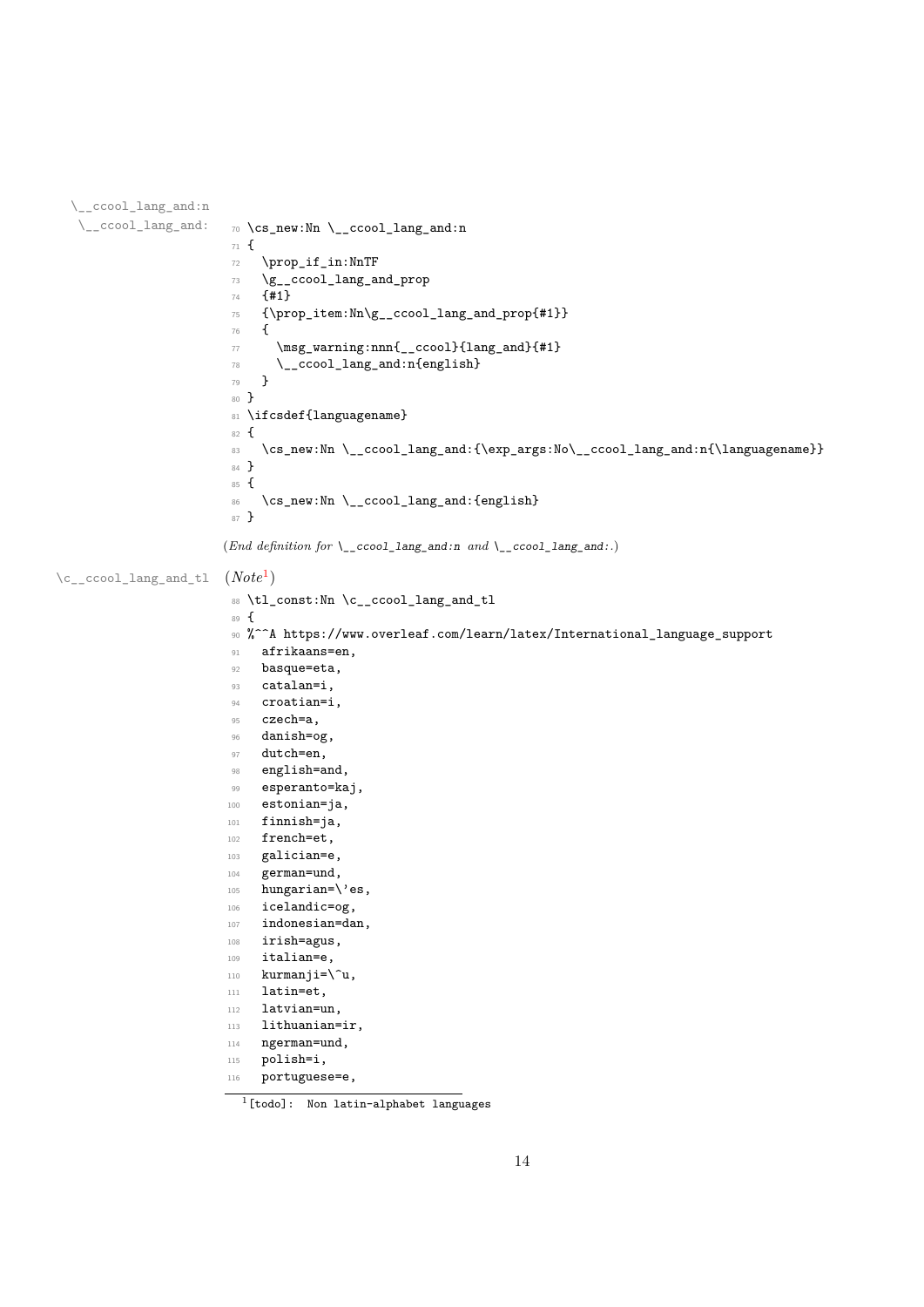```
117 romanian=\c{s}i,
118 slovak=a,
119 spanish=v.
120 swedish=och,
121 swissgerman=und,
122 turkish=ve,
123 turkmen=we,
124 welsh=a
125 }
```
 $(\mathit{End~definition~for~} \verb|\c_c\_ccool\_lang_and_t1|)$ 

## <span id="page-14-17"></span><span id="page-14-10"></span><span id="page-14-9"></span><span id="page-14-6"></span><span id="page-14-4"></span><span id="page-14-2"></span><span id="page-14-1"></span><span id="page-14-0"></span>**4 log**

\\_\_ccool\_log\_close:

```
126 \iow_new:N \g__ccool_log_iow
                      127 \AtEndDocument{\iow_close:N \g__ccool_log_iow}
                      128 \bool_set_false:N \g__ccool_log_open_bool
                      129 \cs_new_protected:Nn \__ccool_log_close:
                      130 {
                      131 \iow_close:N \g__ccool_log_iow
                      132 \bool_gset_false:N \g__ccool_log_open_bool
                      133 }
                      (End definition for \__ccool_log_close:.)
 \__ccool_log_open:
                      134 \tl_new:N \g__ccool_log_file_tl
                      135 \cs_new_protected:Nn \__ccool_log_open:
                      136 {
                      137 \tl_gset:Nx \g__ccool_log_to_tl{\g__ccool_log_file_tl}
                      138 \iow_open:Nn \g__ccool_log_iow {\g__ccool_log_to_tl}
                      139 \bool_gset_true:N \g__ccool_log_open_bool
                      140 }
                      (End definition for \__ccool_log_open:.)
\__ccool_log_read:n #1 : ⟨path⟩
                      141 \cs_new_protected:Nn \__ccool_log_read:n
                      142 {
                      143 \file_input:n{#1}
                      144 \tl_log:n{read~from~#1}
                      145 }
                      146 \cs_generate_variant:Nn \__ccool_log_read:n { e }
                      (End definition for \__ccool_log_read:n.)
 \__ccool_log_read:
                      147 \cs_new_protected:Nn \__ccool_log_read:
                      148 {
                      \verb|149| \verb|122| ccool_log_read:e({\g_ccool_log_to_t1}|150 }
                      (End definition for \__ccool_log_read:.)
```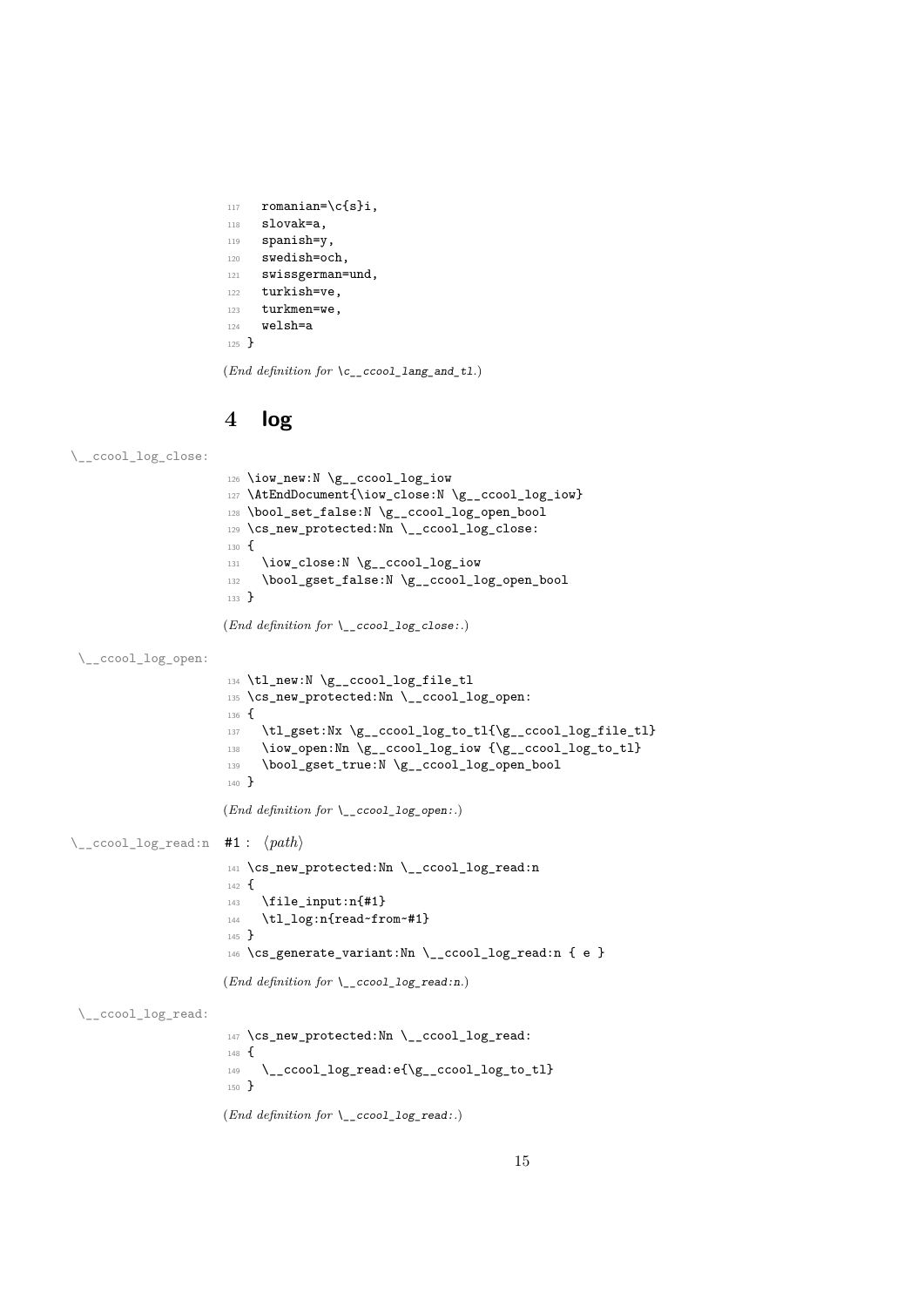\\_\_ccool\_log\_write:n

```
151 \tl_new:N \g__ccool_log_to_tl
152 \cs_new_protected:Nn \__ccool_log_write:n
153 \text{ }154 \bool_if:nTF{ \g__ccool_log_open_bool }
155 {
156 \iow_now:Nn \g__ccool_log_iow {#1}
157 \tl_log:n{ write~to~#1 }
158 }
159 { \msg_error:nnn{ __ccool }{ iow }{ \g__ccool_log_iow } }
160 }
161 \cs_generate_variant:Nn \__ccool_log_write:n { e }
(End definition for \__ccool_log_write:n.)
```
## <span id="page-15-21"></span><span id="page-15-20"></span><span id="page-15-18"></span><span id="page-15-17"></span><span id="page-15-14"></span><span id="page-15-12"></span><span id="page-15-11"></span><span id="page-15-10"></span><span id="page-15-9"></span><span id="page-15-7"></span><span id="page-15-0"></span>**5 make\_key**

```
\__ccool_make_key:Nn #1 : ⟨ token ⟩
                        #2: \langle key \rangle162 \cs_new_protected:Nn \__ccool_make_key:Nn
                        163 \text{ }164 \exp_args:NNx
                        165 \DeclareDocumentCommand{#1}
                        166 { D<>{\g__ccool_option_param_tl} }
                        167 {
                        168 \__ccool_prop_item:nn{##1}{#2}
                        169 }
                        170 }
                        171 \text{ } \csc generate_variant:Nn \_ccool_make_key:Nn {c}
                       (End definition for \__ccool_make_key:Nn.)
 \__ccool_make_key:n #1 : ⟨ key ⟩
                        172 \cs_new_protected:Nn \__ccool_make_key:n
                        173 \text{ }_{174} \__ccool_make_key:cn{#1}{#1}
                        175 }
                        176 \cs_generate_variant:Nn \__ccool_make_key:n { e }
                       (End definition for \__ccool_make_key:n.)
 \__ccool_make_key:N #1 : ⟨ seq ⟩
                        177 \cs_new_protected:Nn \__ccool_make_key:N
                        178 {
                        179 \seq_map_function:NN #1 \__ccool_make_key:e
                        180 }
                       (End definition for \__ccool_make_key:N.)
```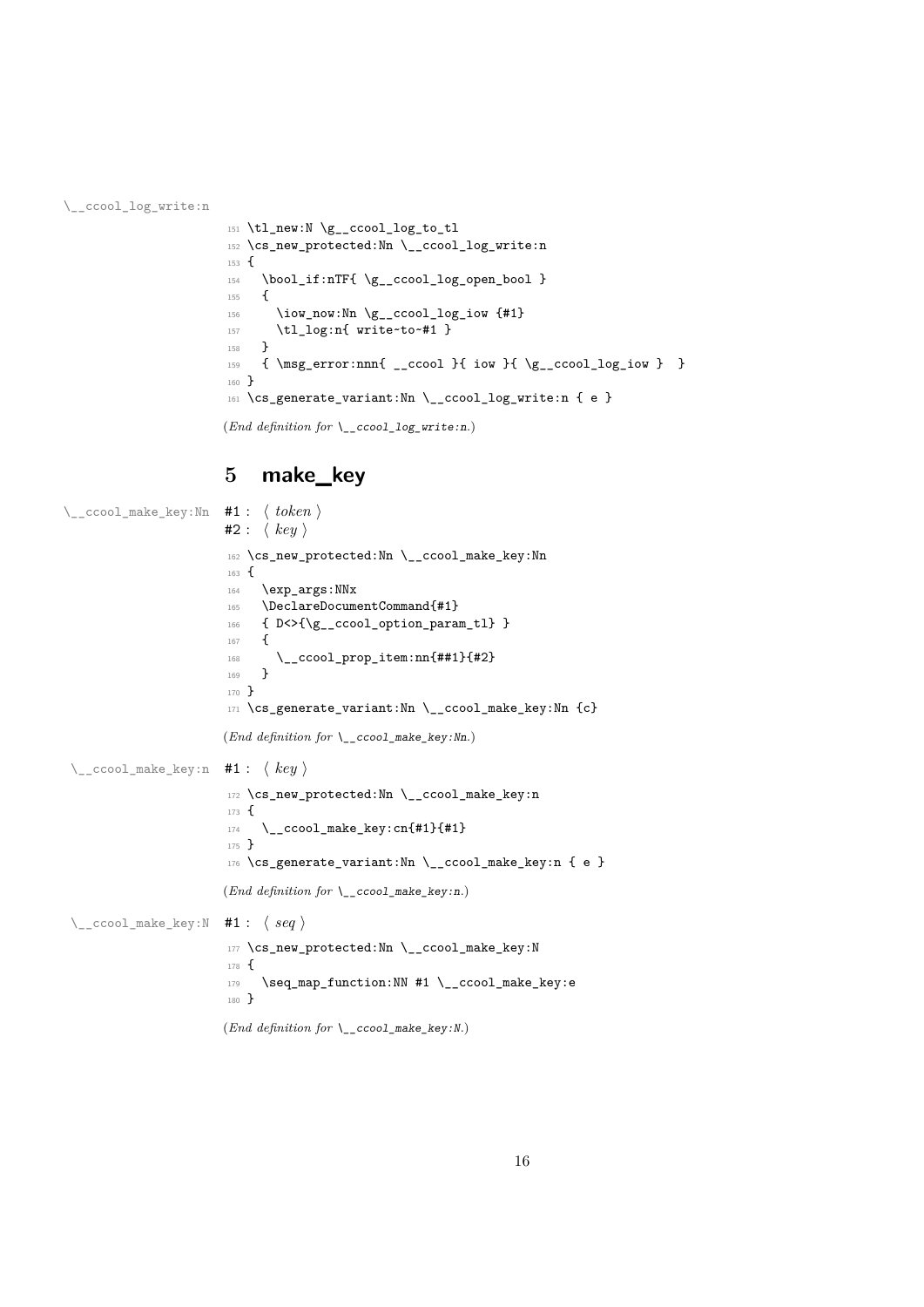## <span id="page-16-0"></span>**6 make\_ccool**

```
\__ccool_make_ccool_exp:nnn
```

```
181 % ^^A \erw_seq_use:Nn
182 \cs_new_protected:Nn \__ccool_make_ccool_exp:nnn
183 {
184 \__ccool_aux_val:Nn \g__ccool_aux_key_seq {#1}
_{185} \__ccool_aux_outer_set:n{#3}
186 \qquad \qquad \setminus \_ \mathsf{ccool\_aux\_outer:n}187 {
188 \exp_args:NNf
189 \__ccool_seq_use:Nn
190 \gtrsim g_{\rm -}ccool_aux_val_seq
\{42\}<br>192 }
192 }
193 }
```
<span id="page-16-29"></span><span id="page-16-28"></span><span id="page-16-26"></span><span id="page-16-25"></span><span id="page-16-23"></span><span id="page-16-22"></span><span id="page-16-21"></span><span id="page-16-20"></span><span id="page-16-19"></span><span id="page-16-18"></span><span id="page-16-13"></span><span id="page-16-12"></span><span id="page-16-9"></span><span id="page-16-8"></span><span id="page-16-7"></span><span id="page-16-5"></span><span id="page-16-4"></span>(*End definition for* \\_\_ccool\_make\_ccool\_exp:nnn*.*)

```
\__ccool_make_ccool_key:nnn
```

```
194 \cs_new_protected:Nn \__ccool_make_ccool_key:nnn
                          195 {
                          196 \__ccool_prop_if_exist:nTF{#1}
                          197 { \c_empty_tl }
                          198 { \__ccool_prop_new:n{#1} }
                          199 \exp_args:No \__ccool_aux_inner_set:n{#2}
                          200 \seq_set_from_clist:Nn \g__ccool_aux_keyval_seq {#3}
                          201 \__ccool_aux_prop:N \g__ccool_aux_keyval_seq
                          202 \__ccool_prop_append:Nn \g__ccool_aux_prop {#1}
                          203 \__ccool_aux_key:N \g__ccool_aux_keyval_seq
                          204 \__ccool_make_key:N \g__ccool_aux_key_seq
                          205 }
                         (End definition for \angle ccool make ccool key:nnn.)
 [5]
                          206 \cs_new_protected:Nn \__ccool_make_ccool_sideeffect:nnn
                          207 \text{ }208 \__ccool_make_ccool_key:nnn{#1}{#2}{#3}
                          209 \bool_if:nTF{ \g__ccool_log_open_bool }
                          210 \{211 \__ccool_log_write:n
                          212 {
                          213 \begingroup
                          214 \def \__ccool_log_entry { \Ccool<#1>c{#2}{#3} } \expandafter
                          215 \endgroup \__ccool_log_entry
                          216 }
                          217 }{\c_empty_tl}
                          218 }
                         (End definition for \__ccool_make_ccool_sideeffect:nnn.)
\__ccool_make_ccool:nnnn #1 : ⟨ token list ⟩
                          #2: \langle seq_1 \rangle#3: \langle seq_2 \rangle
```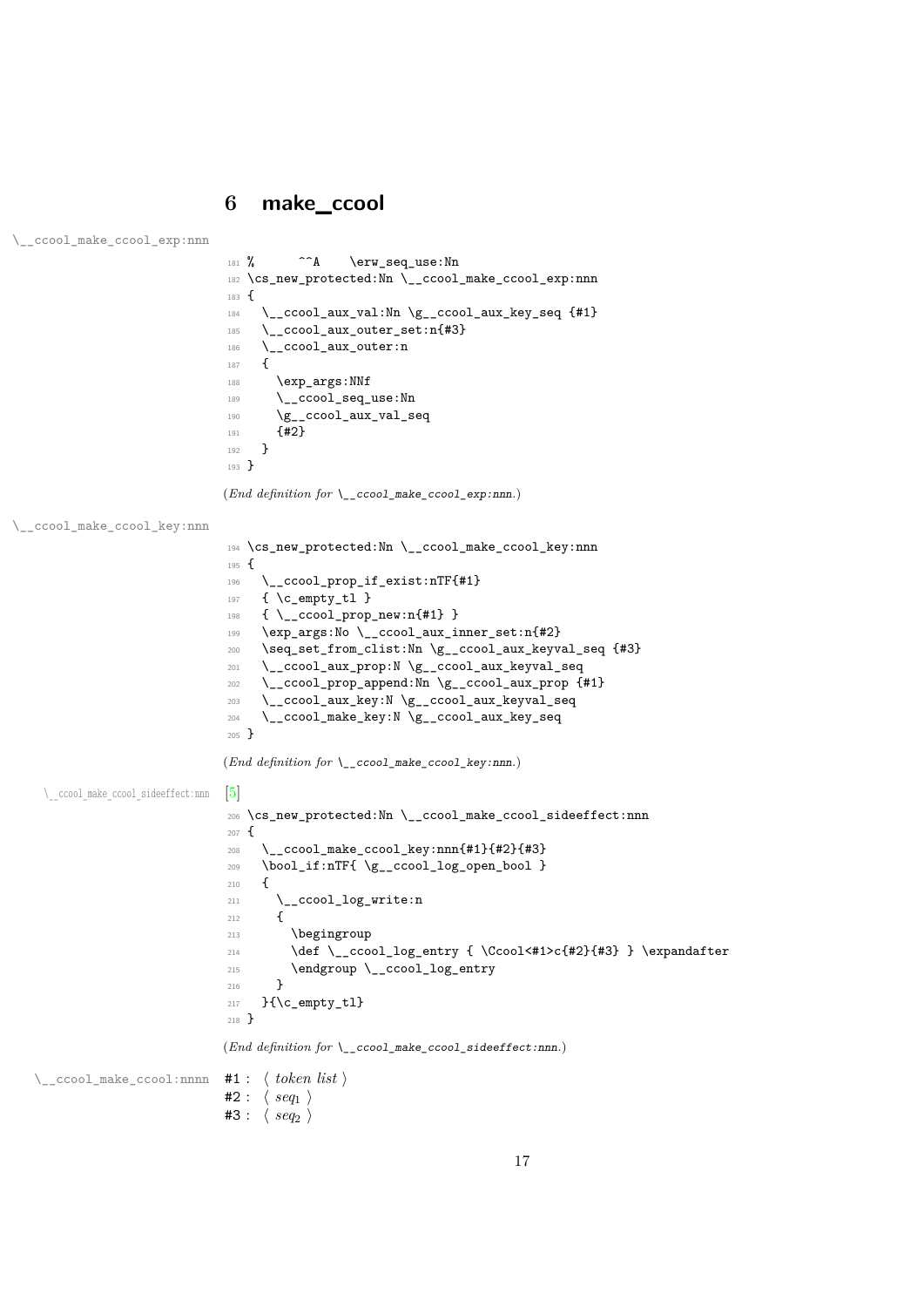```
#4 : ⟨ prop ⟩
219 \cs_new_protected:Npn \__ccool_make_ccool:nnnn #1 #2 #3 #4
220 {
221 \exp_args:NNx \DeclareDocumentCommand \Ccool
222 \quad {\binom{9}{6}}^{\sim} A 2 3 4 5 6 7 8 9
223 +o D<>{#1} E{ c }{{#2}} m t+ s E{ s c }{{#3}{#4}} +o
224 }
225 {
226 \IfValueT{##1}{##1}
227 \__ccool_make_ccool_sideeffect:nnn{##2}{##3}{##4}
228 \IfBooleanT{##6}
229 {
230 \qquad \qquad \sum_{\text{1} \text{ 231}} \qquad \qquad \qquad \qquad \qquad \qquad \qquad \qquad \qquad \qquad \qquad \qquad \qquad \qquad \qquad \qquad \qquad \qquad \qquad \qquad \qquad \qquad \qquad \qquad \qquad \qquad \qquad \qquad \qquad \qquad \qquad \qquad \qquad \qquad \qquad \qquad \qquad \qquad \qquad \qquad \qquad \qquad \q231 }
232 \bool_if:nTF{##5}
233 {
234 \gappto{\CcoolHook}
235 {
\sum_{236} \sum_{\text{1} \text{237}} \sum237 }
238 }
239 {\c empty tl}
240 \IfValueT{##9}
241 {
242 \text{exp\_not:nf} \ \Ccool[ # #9]243 }
244 }
245 }
```
<span id="page-17-21"></span><span id="page-17-18"></span><span id="page-17-13"></span><span id="page-17-7"></span><span id="page-17-4"></span>(*End definition for* \\_\_ccool\_make\_ccool:nnnn*.*)

## <span id="page-17-0"></span>**msg**

```
246 \msg_new:nnn {__ccool}
247 { iow }
248 {#1~is~closed~can't~write}
249 \msg_new:nnn {__ccool}
250 {lang_and}
251 {~key~#1~missing~for~global~option~'And';~falling~back~on~'english'}
```
## <span id="page-17-14"></span><span id="page-17-12"></span><span id="page-17-11"></span><span id="page-17-10"></span><span id="page-17-9"></span><span id="page-17-8"></span><span id="page-17-1"></span>**option**

\\_\_ccool\_option\_inner:n #1 : ⟨*code*⟩ \tl\_new:N \g\_\_ccool\_option\_inner\_tl \cs\_new\_protected:Nn \\_\_ccool\_option\_inner:n  $254 \text{ }$  \tl\_gset:Nn \g\_\_ccool\_option\_inner\_tl {#1} } (*End definition for* \\_\_ccool\_option\_inner:n*.*) \\_\_ccool\_option\_param:n #1 : ⟨*token list*⟩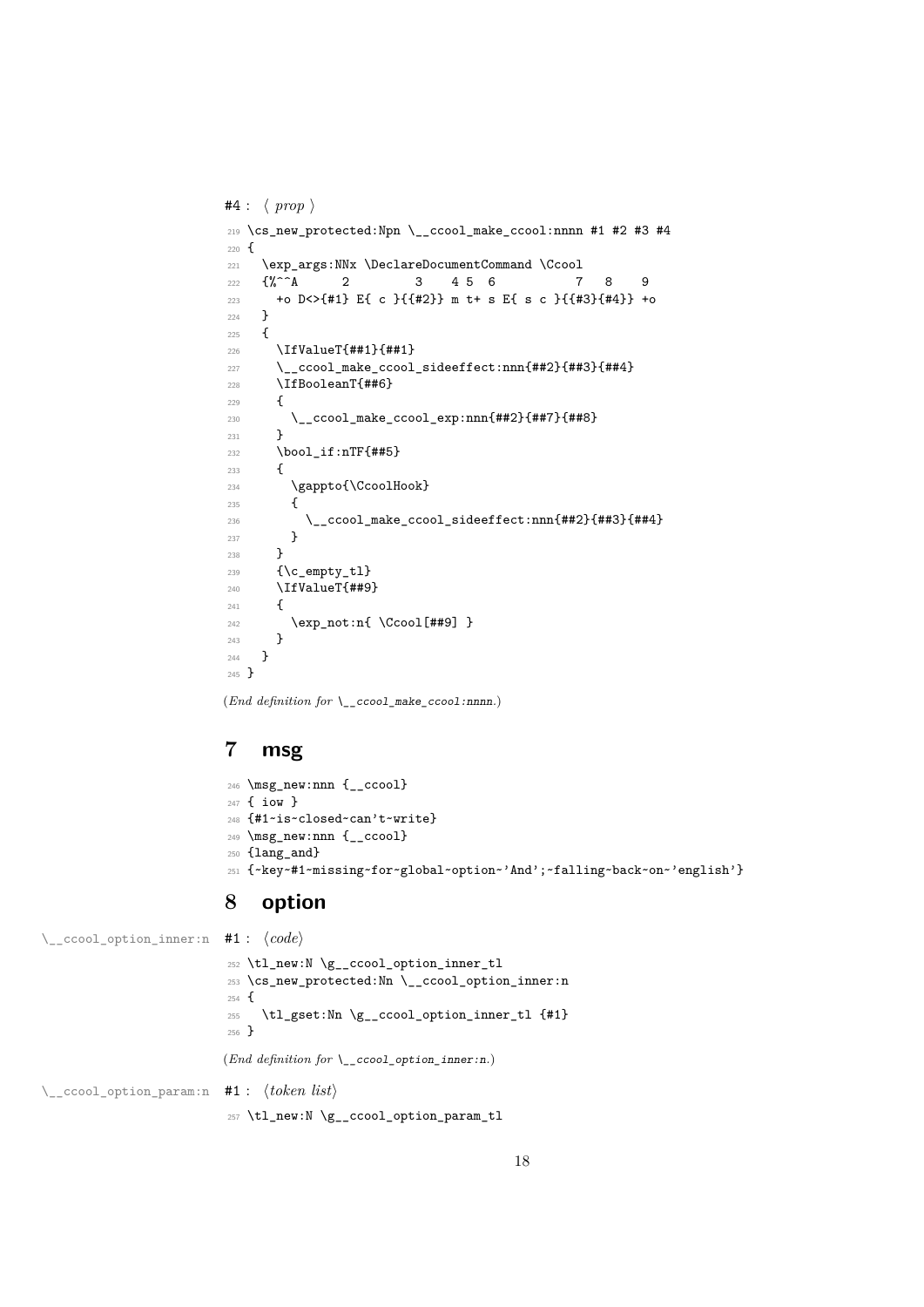```
258 \cs_new_protected:Nn \__ccool_option_param:n
                                         259 {
                                         260 \tl_gset:Nn \g__ccool_option_param_tl{#1}
                                         261 }
                                        (End definition for \__ccool_option_param:n.)
   \__ccool_option_outer:n #1 : ⟨ inline code ⟩
                                         262 \tl_new:N \g__ccool_option_outer_tl
                                         263 \cs_new_protected:Nn \__ccool_option_outer:n
                                         264 \text{ }265 \tl_gset:Nn \g__ccool_option_outer_tl {#1}
                                         266 }
                                        (End definition for \__ccool_option_outer:n.)
  \__ccool_option_separ:n #1 : {⟨ tl1 ⟩}{⟨ tl2 ⟩}{⟨ tl3 ⟩}
                                         267 \tl_new:N \g__ccool_option_separ_tl
                                         268 \cs_new_protected:Nn \__ccool_option_separ:n
                                         269 {
                                         270 \cs_gset:Npn \g__ccool_option_separ_tl {#1}
                                         271 }
                                        (End definition for \__ccool_option_separ:n.)
\g__ccool_option_separ_tl
                                         272 \ifcsdef{text}
                                         273 \text{ }\verb|274| \quad \verb|\tl\_const: Nn \verb|\c_cccool_option_separ_default_t1|275 {
                                         \hbox{$\quad\quad$} \label{thm:main}277 \{ \text{, {\} }\}\hbox{\parbox{12.5in}{\textwidth}{\begin{minipage}{0.99\textwidth}{\begin{minipage}{0.99\textwidth}{\begin{minipage}{0.99\textwidth}{\begin{minipage}{0.99\textwidth}{\begin{minipage}{0.99\textwidth}{\begin{minipage}{0.99\textwidth}{\begin{minipage}{0.99\textwidth}{\begin{minipage}{0.99\textwidth}{\begin{minipage}{0.99\textwidth}{\begin{minipage}{0.99\textwidth}{\begin{minipage}{0.99\textwidth}{\begin{minipage}{0.99\textwidth}{\begin{minipage}{0.99\textwidth}{\begin{minipage}{0279 }
                                         280 }
                                         281 {
                                         282 \tl_const:Nn \c__ccool_option_separ_default_tl
                                         283 {
                                         284 \{ \{\ \} \}_{-\text{ccool\_lang\_and}: \{\ \} \}285 \{ \}, {\ } }
                                         286 \{ \ \} \} ( \{\ \} \} ) \text{120}287 }
                                         288 }
                                        (End definition for \g__ccool_option_separ_tl.)
```
### <span id="page-18-21"></span><span id="page-18-17"></span><span id="page-18-16"></span><span id="page-18-13"></span><span id="page-18-12"></span><span id="page-18-6"></span><span id="page-18-5"></span><span id="page-18-4"></span><span id="page-18-3"></span><span id="page-18-2"></span><span id="page-18-1"></span><span id="page-18-0"></span>**9 prop**

\\_\_ccool\_prop\_append:NN #1 : ⟨ *prop*<sup>1</sup> ⟩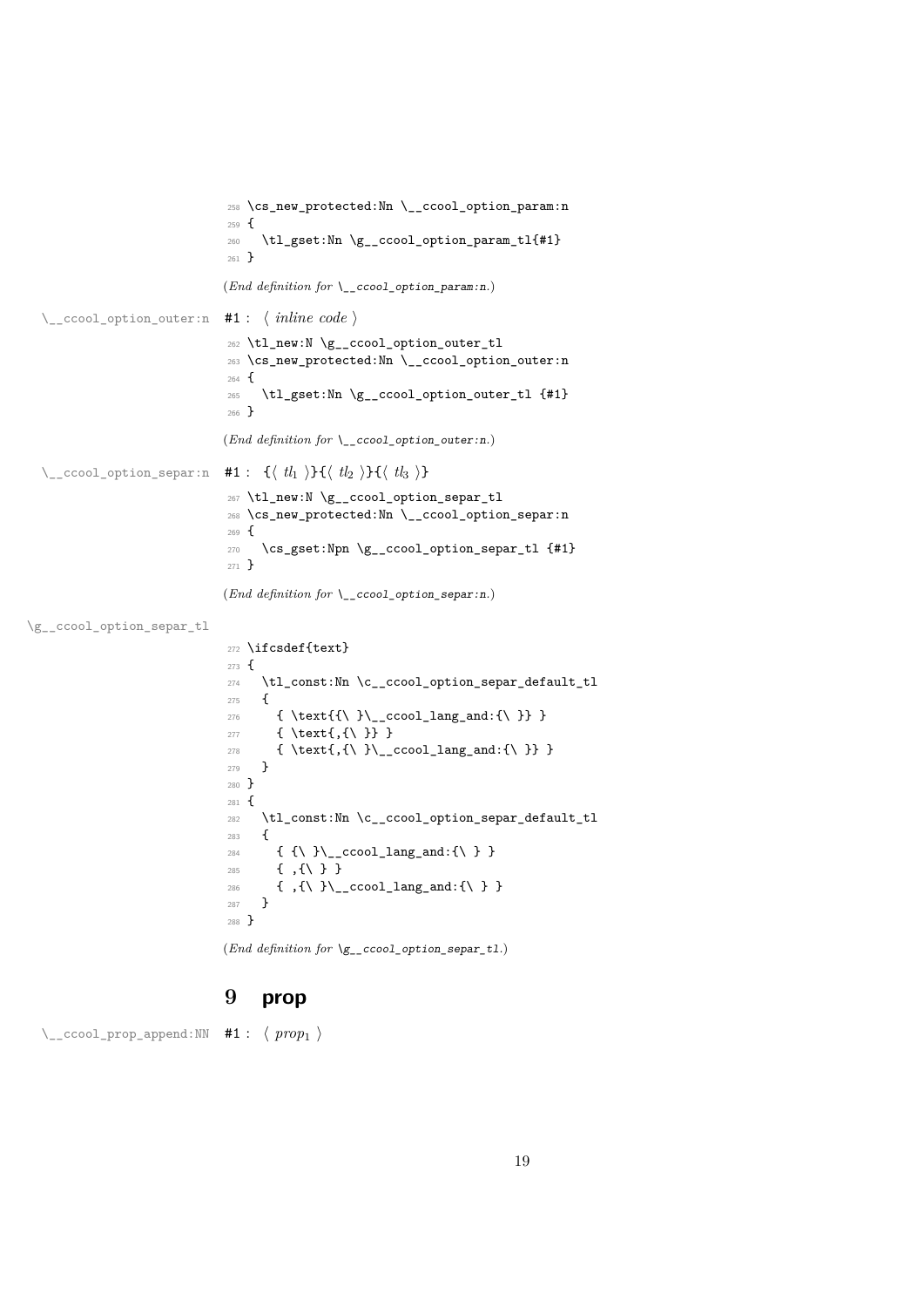```
#2: \langle prop_2 \rangle289 \cs_new_protected:Npn \__ccool_prop_append:NN #1 #2
                               290 {
                               291 \cs_set:Nn \__ccool_prop_append:nn
                               292 {
                               293 \prop_gput:Nnx #1 {##1}{ \prop_item:Nn #2{##1} }
                               294295 \prop_map_function:NN #2 \__ccool_prop_append:nn
                               296 }
                               297 \cs_generate_variant:Nn \__ccool_prop_append:NN { cN }
                              (End definition for \__ccool_prop_append:NN.)
   \__ccool_prop_append:Nn #1 : ⟨ prop ⟩
                              #2 : ⟨ tl var name ⟩
                               298 \cs_new_protected:Nn \__ccool_prop_append:Nn
                               299 {
                               300 \__ccool_prop_append:cN{ \__ccool_prop_name:n {#2} } #1
                               301 - 3(End definition for \__ccool_prop_append:Nn.)
 \__ccool_prop_clear_new:n #1 : ⟨ tl var name ⟩
                               302 \cs_new_protected:Nn \__ccool_prop_clear_new:n
                               303 {
                               304 \exp_args:No \prop_clear_new:c{ \__ccool_prop_name:n {#1} }
                               305 }
                              (End definition for \langle ccool prop clear new:n.)
       \__ccool_prop_clear_new_map:n #1 : ⟨ keyval list ⟩
                               306 \cs_new_protected:Nn \__ccool_prop_clear_new_map:n
                               307 {
                               308 \seq_set_from_clist:Nn \g__ccool_aux_key_seq {#1}
                               309 \seq_map_function:NN \g__ccool_aux_key_seq \__ccool_prop_clear_new:n
                               310 }
                              (End definition for \__ccool_prop_clear_new_map:n.)
\__ccool_prop_if_exist:nTF #1 : ⟨tl1⟩
                              #2: \langle tl_2 \rangle#3 : \langle tl_3 \rangle311 \cs_new:Nn \__ccool_prop_if_exist:nTF
                               312 \frac{1}{2}313 \prop_if_exist:cTF{ \__ccool_prop_name:n {#1} }{#2}{#3}
                               314 }
                              (End definition for \__ccool_prop_if_exist:nTF.)
     \__ccool_prop_item:nn #1 : ⟨ tl var name ⟩
                              #2: \langle key \rangle315 \cs_new:Nn \__ccool_prop_item:nn
                               316 {
                               317 \prop_item:cn { \__ccool_prop_name:n {#1} } {#2}
                               318 }
```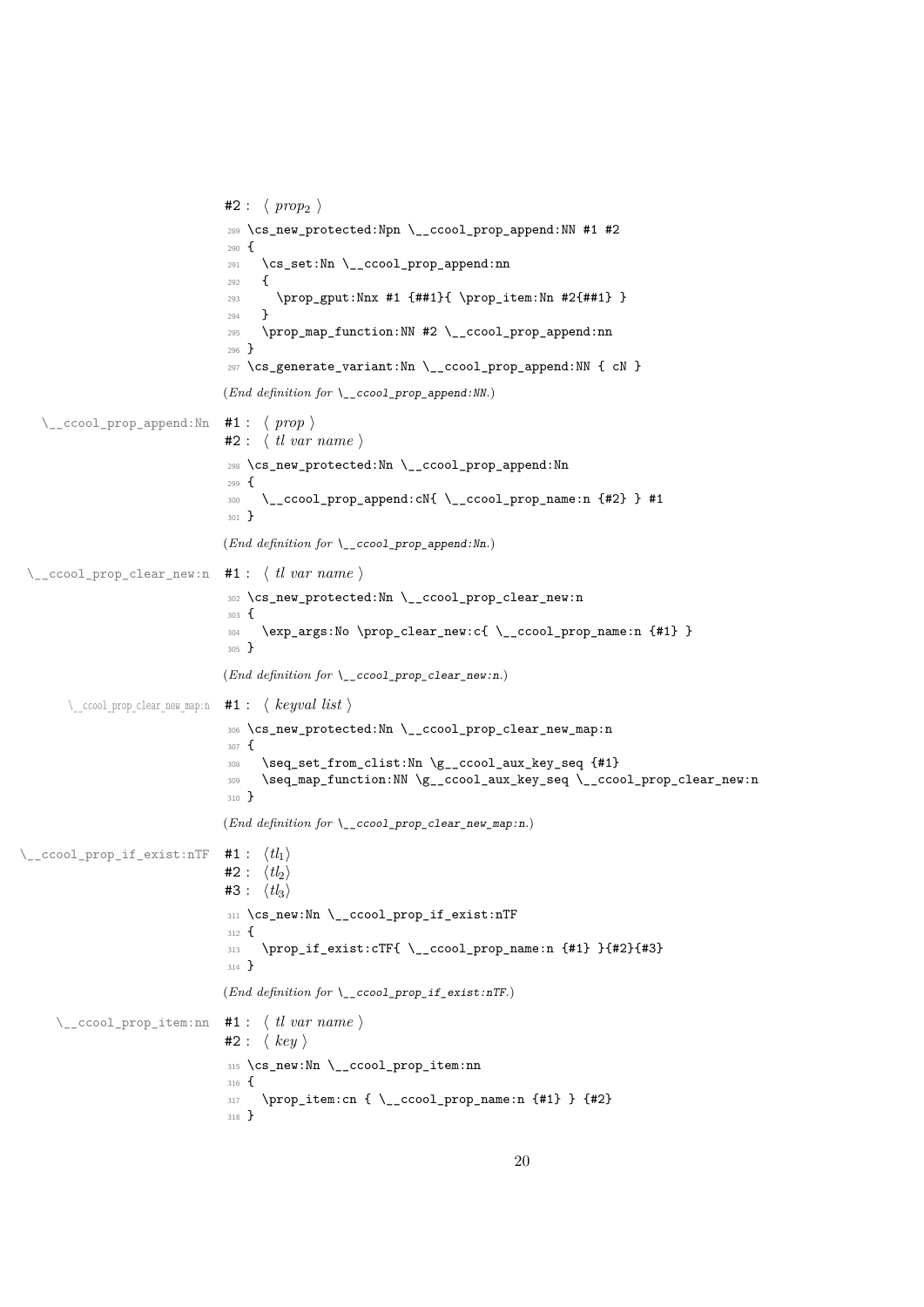<span id="page-20-16"></span><span id="page-20-4"></span><span id="page-20-2"></span>(*End definition for* \\_\_ccool\_prop\_item:nn*.*)

\\_\_ccool\_prop\_name:n #1 : ⟨ *tl var name* ⟩ 319 \cs\_new:Npn \\_\_ccool\_prop\_name:n #1{ \_\_ccool\_#1 } (*End definition for* \\_\_ccool\_prop\_name:n*.*) \\_\_ccool\_prop\_new:n #1 : ⟨ *tl var name* ⟩ <sup>320</sup> \cs\_new\_protected:Nn \\_\_ccool\_prop\_new:n <sup>321</sup> { <sup>322</sup> \prop\_new:c{ \\_\_ccool\_prop\_name:n {#1} } <sup>323</sup> } (*End definition for* \\_\_ccool\_prop\_new:n*.*)

### <span id="page-20-17"></span><span id="page-20-3"></span><span id="page-20-0"></span>**10 seq**

\\_\_ccool\_seq\_from\_prop:NNn #1 : ⟨ *seq*<sup>1</sup> ⟩

<span id="page-20-18"></span><span id="page-20-7"></span><span id="page-20-5"></span> $#2: \langle seq_2 \rangle$  (keys) #3 : ⟨ *prop* ⟩ <sup>324</sup> \cs\_new\_protected:Nn \\_\_ccool\_seq\_from\_prop:NNn <sup>325</sup> { <sup>326</sup> \cs\_set\_protected:Nn \\_\_ccool\_seq\_from\_prop:n  $327$  { <sup>328</sup> \seq\_gput\_right:No #1 { \prop\_item:cn{#3}{##1} } <sup>329</sup> } <sup>330</sup> \seq\_map\_function:NN #2 \\_\_ccool\_seq\_from\_prop:n <sup>331</sup> }

<span id="page-20-23"></span><span id="page-20-6"></span>(*End definition for* \\_\_ccool\_seq\_from\_prop:NNn*.*)

### <span id="page-20-1"></span>**11 seq\_use**

```
\__ccool_seq_from_prop:NNn
```

```
332 % \changes{v3.2}
333 % {2021/09/20}
334 % {Added~\cs[no-index]{_ccool_seq_use:Nn}~in~replacement~of~\cs[no-index][erw_seq_use:Nn]
335 \msg_new:nnn{__ccool}{separ}{#1~expects~1~to~3~items,~#2}
336 \cs_new:Nn \__ccool_seq_use:Nn
337 {
338 \exp_last_unbraced:NNf
339 \seq_use:Nnnn #1
340 \qquad \big\backslash \_ \texttt{ccool\_tl\_separators:} \texttt{n{#2}}341 }
342 \cs_new:Nn \__ccool_tl_separators:n
343 \{ \ \_ccool_t1_separators:en\{ \ t1_count:n{#1} \} {#1} \}344 \cs_new:Nn \__ccool_tl_separators:nn
345 { \int_case:nnTF {#1}
346 { {1}
347 { \prg_replicate:nn{ 3 }{#2} }
348 \{2\}<br>349 \{349
```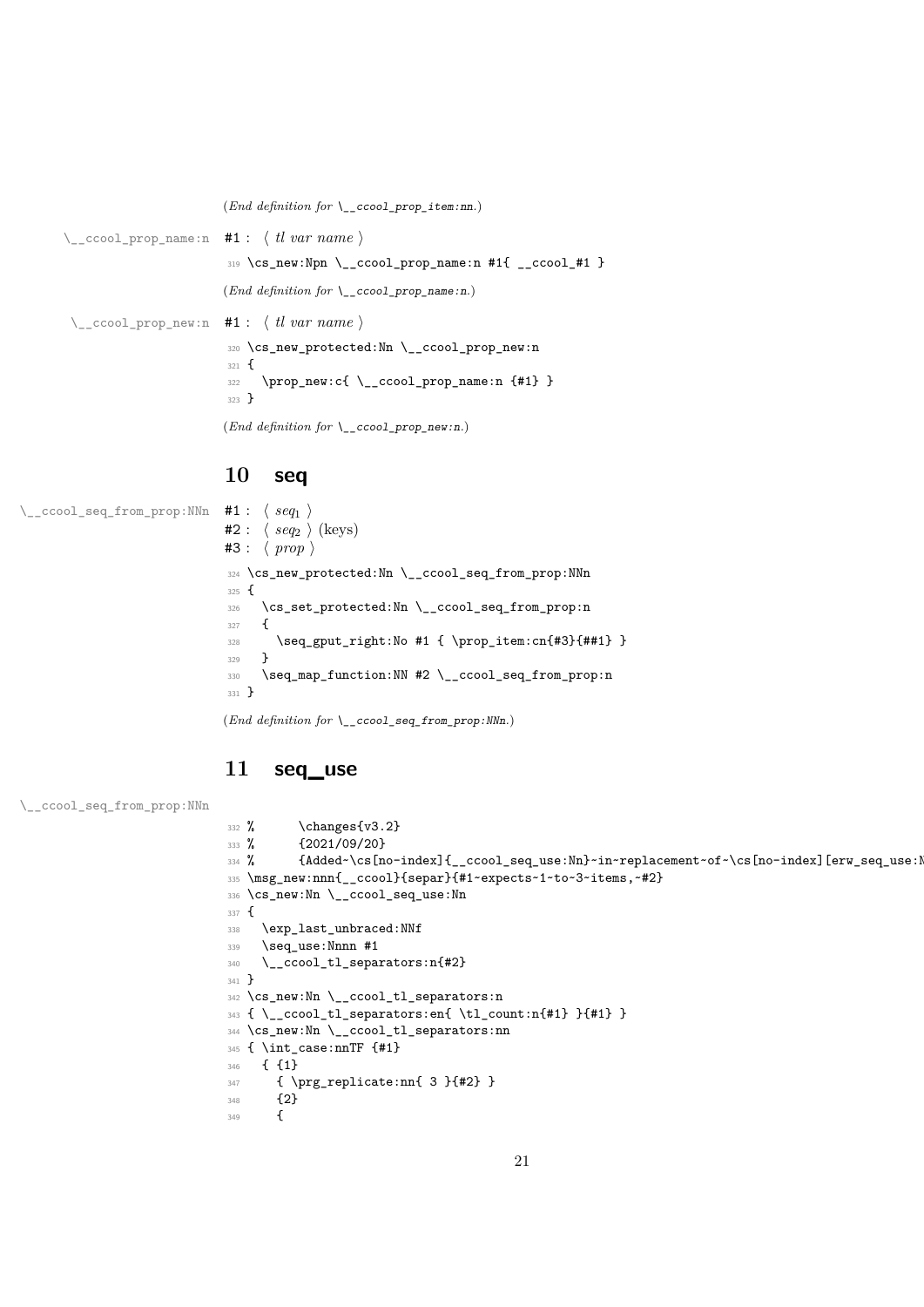```
350 { \use_ii:nn #2 }
351 { \use_i:nn #2 }
352 { \use_i:nn #2 \use_ii:nn #2 }
353 }
354 {3}{#2}
355 }
356 { \c_empty_tl }
357 {
358 \msg_error:nnnn { __ccool }
359 { separ }
360 { \__ccool_tl_separators:nn }
361 {#2}
362 }
363 }
364 \cs_generate_variant:Nn \__ccool_tl_separators:nn { e }
```

```
(End definition for \__ccool_seq_from_prop:NNn.)
```
## <span id="page-21-0"></span>**12 Front-end**

\CcoolClearimpl:cs:clear

#### [\CcoolClear](#page-3-4)

```
365 \NewDocumentCommand{ \CcoolClear }
366 { D<>{\g__ccool_option_param_tl} }
367 \frac{1}{2}368 \__ccool_prop_clear_new_map:n{#1}
369 }
```
<span id="page-21-5"></span>(*End definition for* \CcoolClear*. This function is documented on page [4.](#page-3-4)*) \CcoolHookimpl:cs:hook

#### [\CcoolHook](#page-3-5)

```
370 \NewDocumentCommand{\CcoolHook}{}{\c_empty_tl}
```
(*End definition for* \CcoolHook*. This function is documented on page [4.](#page-3-5)*) \CcoolLambdaimpl:cs:lambda

\CcoolLambda (*Note*[2](#page-21-1)  $(Note^2)$ 

### <span id="page-21-14"></span><span id="page-21-13"></span><span id="page-21-11"></span> $371 \%$  \changes{v3.2} 372 % {2021/09/20}{\cs[CcoolLambda]'s~implementation~switched~from~\pkg{erw-l3}~to~\pkg{lamb <sup>373</sup> \ProvideDocumentCommand \CcoolLambda { O{m} m }

- <span id="page-21-20"></span><span id="page-21-15"></span><sup>374</sup> { \lambdax:nn{#1}{#2} }
- (*End definition for* \CcoolLambda*. This function is documented on page* **??***.*) \CcoolOptionimpl:cs:option

#### [\CcoolOption](#page-3-6) (*Note*[3](#page-21-2) ) (*Note*[4](#page-21-3) )

<span id="page-21-19"></span><span id="page-21-12"></span>375 \NewDocumentCommand{ \CcoolOption }

376 { O{ And, Expans, File, Inner, Param, Outer, Separ, Write } }

 $377 \text{ }$ 

```
2[todo]: allow only m- or o-type arguments
```
<span id="page-21-3"></span><span id="page-21-2"></span> $3$ [todo]: Fix placeholders passed to options requiring code (only one pound sign)

```
4[abandon]: Requirement: write to file if Write; Update: redundant with \cs
{Ccool}+Write
```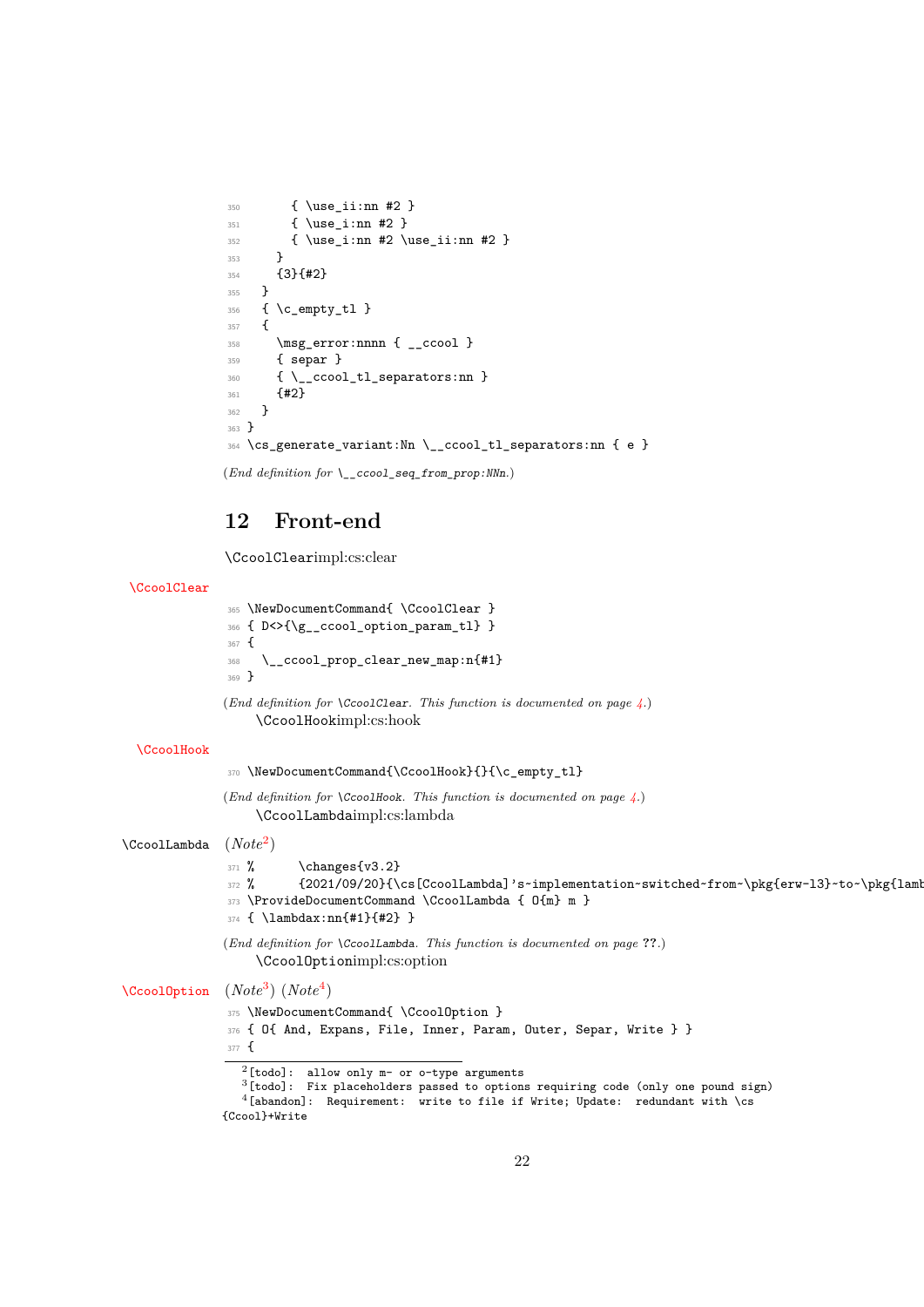```
378 \keys_set:nn{ __ccool }{#1}
379 }
(End definition for \CcoolOption. This function is documented on page 4.)
380 \keys_define:nn { __ccool }
381 {
382 And .code: n = \{ \ \_c \text{cool} \_\text{lang} \_\text{and} \_\text{update}: e\{ \#1 \ \} \},383 And .default:n = {\c ccool lang and tl },
384 And .initial:n = { \c__ccool_lang_and_tl },
385 Expans .multichoices: nn = { eo, ee, ex, xo, xe, xx }
386 { \tl_gset_eq:NN \g__ccool_option_expans_tl \l_keys_choice_tl },
387 Expans .default:n = { xo },
388 Expans .initial:n = { xo },
389 \% \changes{v3.2}
390 % {2021/09/20}
391 % {Removed~module~key~File's~relianced~on~a~timestamp~(clumsy)}
392 File .code:n = { \tl_gset:Nx \g__ccool_log_file_tl{#1} } }
393 \cs_new_protected:Nn
394 \__ccool_keys_define_file:n
395 {\keys_define:nn { __ccool }
396 {File .code:n = { \tl_gset:Nx \g__ccool_log_file_tl{#1} },
397 File .default:n = {#1},
398 File .initial:n = { #1 } } }
399 \cs_generate_variant:Nn\__ccool_keys_define_file:n{e}
400 \__ccool_keys_define_file:e
401 {\exp_args:Ne\__ccool_aux_merge:nn{\c_sys_jobname_str}{_ccool_log}}
402 \keys_define:nn { __ccool }
403 \{404 Inner .code:n={
405 \__ccool_option_inner:n{#1}
406 \exp_last_unbraced:Nf
407 \__ccool_make_ccool:nnnn
408 {
409 { \g__ccool_option_param_tl }
410 { \{ \gtrsim \text{ccool}\_\text{option}\_\text{inner}\_\text{t} \}411 { \{ \g_ccool_option_separ_tl }
412 \{ \gtrsim \text{ccool\_option\_outer\_tl } \}413 }
414 },
415 Inner .value_required:n = false,
416 Inner .default:n = {####1},
417 Inner .initial:n = {###1},
418 Param .code:n={
419 \__ccool_option_param:n{#1}
420 \exp_last_unbraced:Nf
421 \__ccool_make_ccool:nnnn
422 {
423 { \g__ccool_option_param_tl }
424 { \g__ccool_option_inner_tl }
425 { \gtrsim { \gtrsim ccool_option_separ_tl }
426 { \g__ccool_option_outer_tl }
427 }
```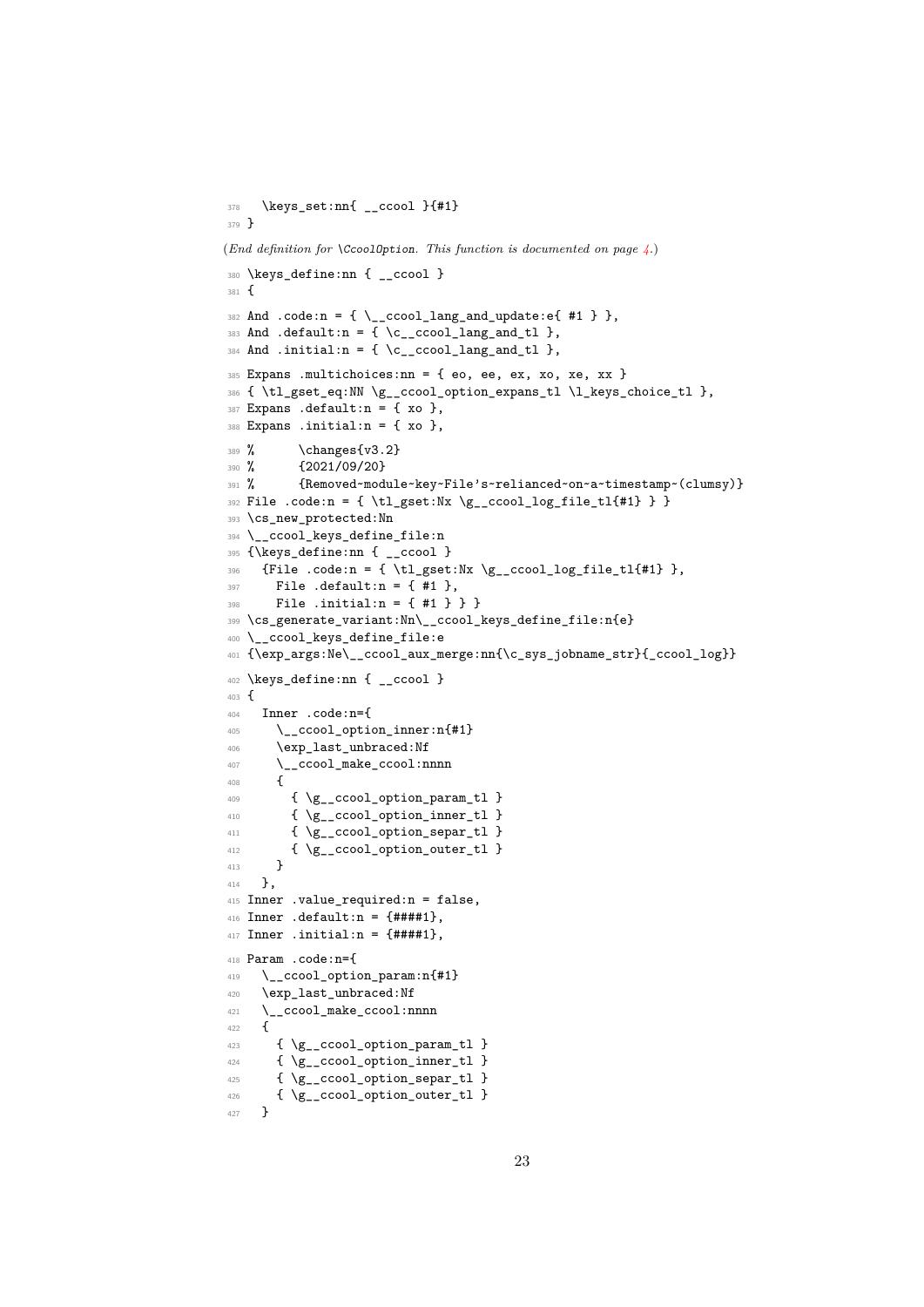```
428 },
429 Param .value_required:n = false,
430 Param .default:n = \{ Default \},431 Param .initial:n = { Default },
432 Outer .code:n={
433 \__ccool_option_outer:n{#1}
434 \exp_last_unbraced:Nf
435 \__ccool_make_ccool:nnnn
436 \sim f
437 { \gtrsim { \gtrsim ccool_option_param_tl }
438 { \gtrsim { \gtrsim ccool_option_inner_tl }
439 { \gtrsim { \gtrsim ccool_option_separ_tl }
440 { \gtrsim { \gtrsim ccool_option_outer_tl }
441 }
442 },
443 Outer .value_required:n = false,
444 Outer .default:n = { \ensuremath{####1} },
445 Outer .initial:n = { \ensuremath{####1} },
446 Separ .code:n={
447 \__ccool_option_separ:n{#1}
448 \exp_last_unbraced:Nf
449 \__ccool_make_ccool:nnnn
450 \sim f
451 { \gtrsim (\gtrsim ccool_option_param_tl }
452 { \g__ccool_option_inner_tl }
453 { \g__ccool_option_separ_tl }
454 { \g__ccool_option_outer_tl }
455 }
456 },
457 Separ .value_required:n = false,
458 Separ .default:n = { \c__ccool_option_separ_default_tl },
459 Separ .initial:n = { \c__ccool_option_separ_default_tl },
460 Write .code:n = {
461 \bool_if:nTF{#1}
462 {\__ccool_log_open:}
463 {\__ccool_log_close:}
464 },
465 Write .value_required:n = false,
466 Write .default:n = \BooleanFalse,
467 Write .initial:n = \BooleanFalse
468 }
```
#### <span id="page-23-20"></span><span id="page-23-18"></span><span id="page-23-17"></span><span id="page-23-15"></span><span id="page-23-13"></span><span id="page-23-10"></span>[\CcoolRead](#page-4-4)

<span id="page-23-27"></span><span id="page-23-26"></span><span id="page-23-21"></span><span id="page-23-4"></span><span id="page-23-3"></span><span id="page-23-2"></span><span id="page-23-1"></span><span id="page-23-0"></span> \NewDocumentCommand{\CcoolRead} {o} 471  $\{$ 472 \IfValueTF{#1} {\\_\_ccool\_log\_read:e{#1}} 474 {\\_\_ccool\_log\_read:} }

<span id="page-23-6"></span><span id="page-23-5"></span>(*End definition for* \CcoolRead*. This function is documented on page [5.](#page-4-4)*)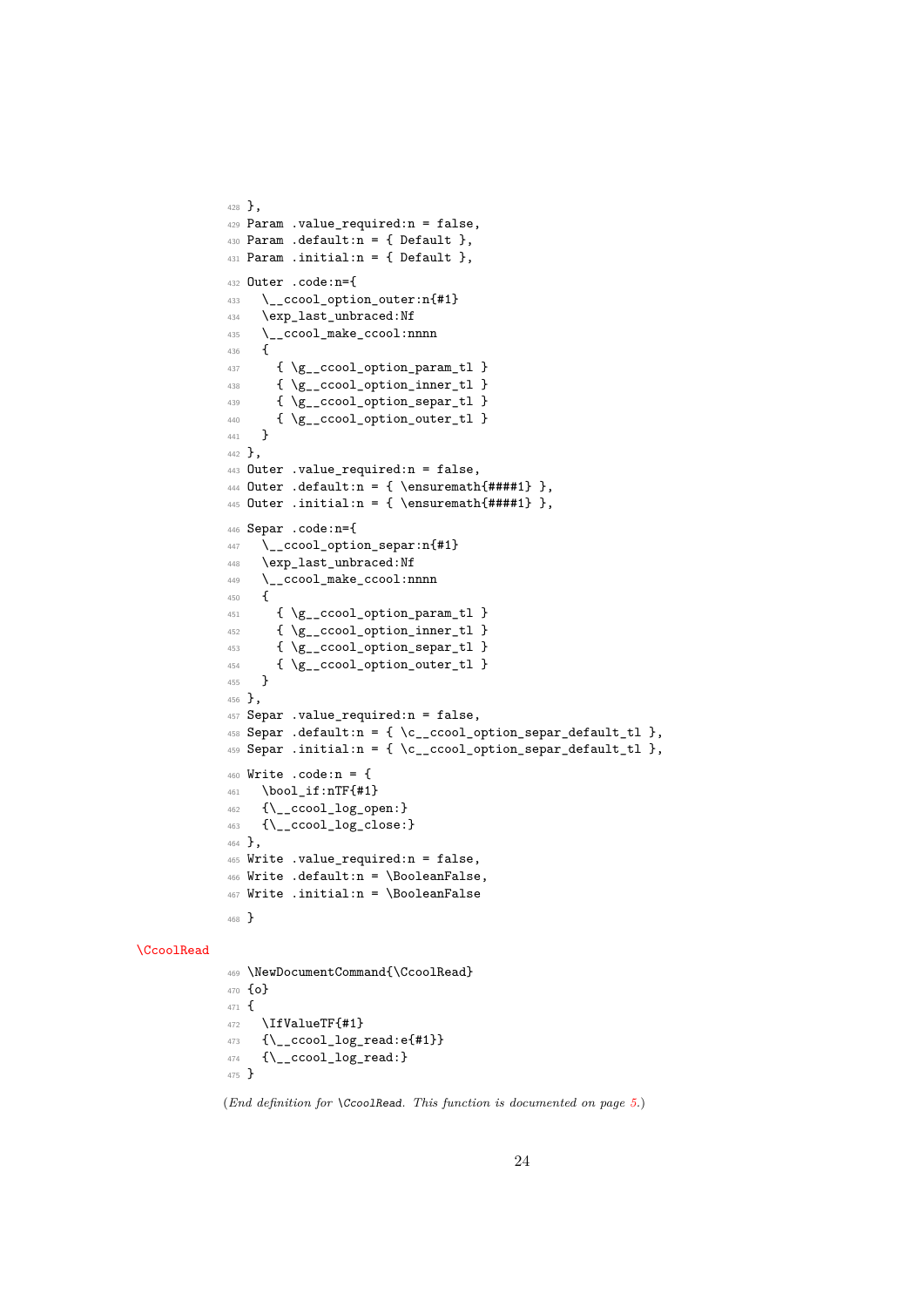[\CcoolVers](#page-4-5)

<span id="page-24-3"></span><span id="page-24-1"></span>\NewDocumentCommand{\CcoolVers}

<span id="page-24-4"></span> {} {\use:c{ver@ccool.sty}}

(*End definition for* \CcoolVers*. This function is documented on page [5.](#page-4-5)*)

## <span id="page-24-0"></span>**13 Closing**

<span id="page-24-2"></span> \ExplSyntaxOff ⟨*/*package⟩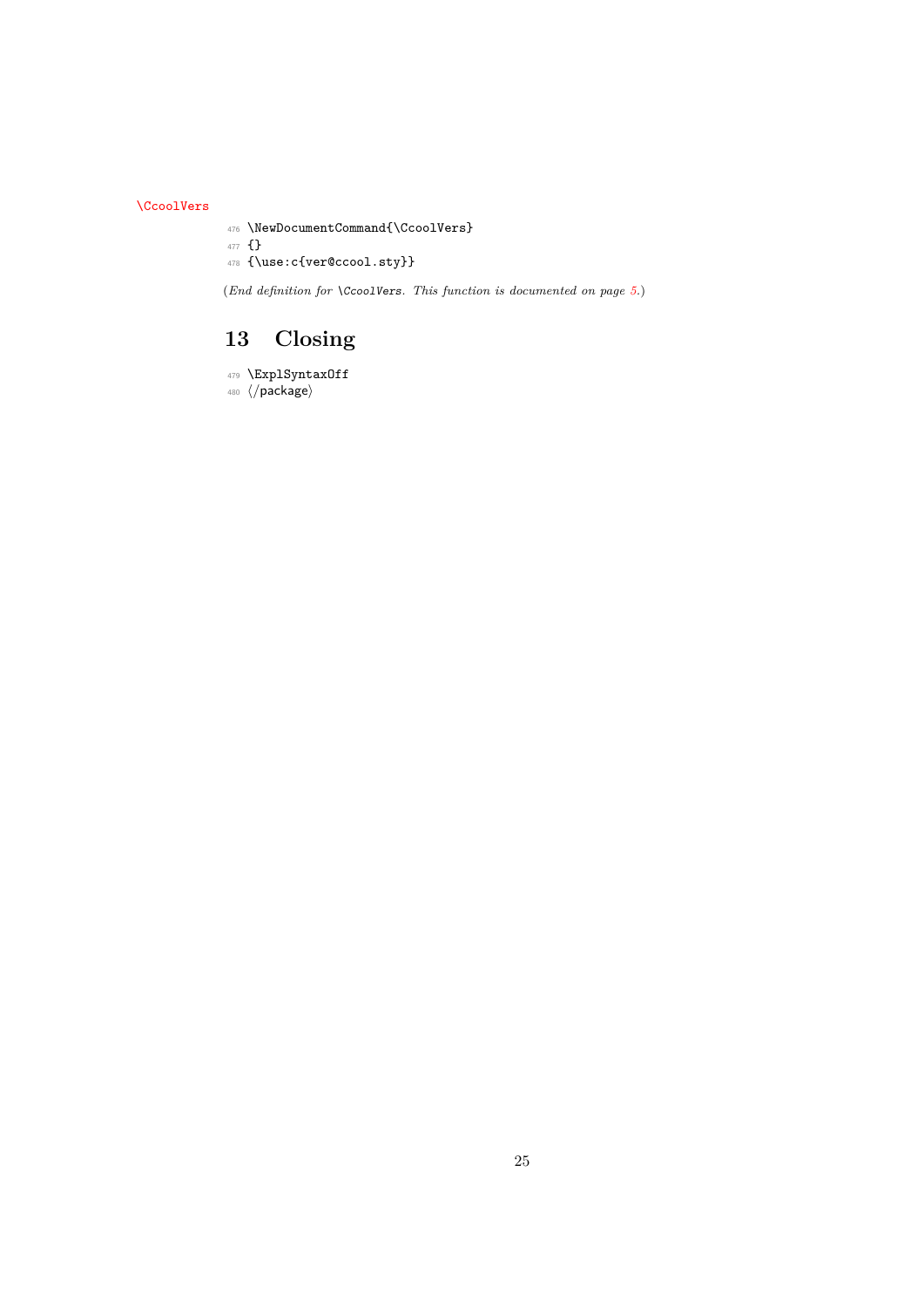# <span id="page-25-1"></span><span id="page-25-0"></span>**Change History**

| $_{\rm v1.0}$                                                                                                                                                                                                                                                           |         |
|-------------------------------------------------------------------------------------------------------------------------------------------------------------------------------------------------------------------------------------------------------------------------|---------|
| General: Initial version<br>.                                                                                                                                                                                                                                           | 6       |
| v1.1                                                                                                                                                                                                                                                                    |         |
| General: Add: Save                                                                                                                                                                                                                                                      | 6       |
| Add:\0opsRestore                                                                                                                                                                                                                                                        | 6       |
| Add:\0opsTest                                                                                                                                                                                                                                                           | 6       |
| Rearrange: much of the                                                                                                                                                                                                                                                  | v1      |
| implementation $\ldots \ldots \ldots \ldots \ldots 6$                                                                                                                                                                                                                   |         |
| Replace:                                                                                                                                                                                                                                                                | v1      |
| \OopsOptions by \OopsOption<br>. 6                                                                                                                                                                                                                                      |         |
| Replace: $\{\langle kvl_2\rangle\}$ by $\langle kvl_2\rangle$ given                                                                                                                                                                                                     |         |
| that option type G not                                                                                                                                                                                                                                                  | v1      |
| recommended[4]<br>$\sim$ 100 km and 100 km and 100 km and 100 km and 100 km and 100 km and 100 km and 100 km and 100 km and 100 km and 100 km and 100 km and 100 km and 100 km and 100 km and 100 km and 100 km and 100 km and 100 km and 100 km                        | 6       |
| Replace: GenericObject by Name                                                                                                                                                                                                                                          | 6       |
| Replace: Separators by Separ                                                                                                                                                                                                                                            | 6       |
| v1.2                                                                                                                                                                                                                                                                    | v2      |
| General: Add: optional *to \0opsNew                                                                                                                                                                                                                                     |         |
| as instruction to expand key<br>val $\mathrm{list}_1$                                                                                                                                                                                                                   | 6       |
| Delete: \0opsTest                                                                                                                                                                                                                                                       | 6       |
| Delete: $\langle kvl_2 \rangle$ and $\langle code_2 \rangle$                                                                                                                                                                                                            | 6       |
| Replace: <b>\OopsClear{</b> $\langle tl_2 \rangle$ } by                                                                                                                                                                                                                 |         |
| $\Omega$ \OopsClear[ $\langle keyval\ list \rangle$ ]                                                                                                                                                                                                                   | 6<br>v2 |
| Replace: \Restore by \Read                                                                                                                                                                                                                                              | 6       |
| Replace: \Save by \Write                                                                                                                                                                                                                                                | 6       |
| v1.3                                                                                                                                                                                                                                                                    |         |
| General: Replace: \OopsNew by \Oops .                                                                                                                                                                                                                                   | 6       |
| Replace: $\{\langle tl_2 \rangle\}$ and $[\langle tl_2 \rangle]$ by                                                                                                                                                                                                     |         |
|                                                                                                                                                                                                                                                                         |         |
| v1.4                                                                                                                                                                                                                                                                    |         |
| General: Add: section 2                                                                                                                                                                                                                                                 | 6       |
| Add: \OopsDebug                                                                                                                                                                                                                                                         | 6       |
| Add: \OopsHook                                                                                                                                                                                                                                                          | 6<br>v2 |
| Add: Expans (for debugging' sake,                                                                                                                                                                                                                                       |         |
| but)                                                                                                                                                                                                                                                                    | 6       |
| Add:optional +to \0opsNew to make                                                                                                                                                                                                                                       |         |
| side effects presist beyond local                                                                                                                                                                                                                                       |         |
| group                                                                                                                                                                                                                                                                   | v2      |
| Replace: $s\{\{\langle tl_3 \rangle\}\{\langle tl_4 \rangle\}\}\{\langle tl_5 \rangle\}\}$ by<br>$\mathbf{s}\{\{\langle tl_3 \rangle\}\  \{\langle tl_3 \rangle\}\{\langle tl_4 \rangle\}\  \{\langle tl_3 \rangle\}\{\langle tl_4 \rangle\}\{\langle tl_5 \rangle\}\}$ |         |
|                                                                                                                                                                                                                                                                         |         |
| v1.5                                                                                                                                                                                                                                                                    |         |
| General: Add: File                                                                                                                                                                                                                                                      | 6       |
| Delete: dependence on datetime  6                                                                                                                                                                                                                                       |         |
| v1.6                                                                                                                                                                                                                                                                    |         |
| General: Rename: \OopsClear to                                                                                                                                                                                                                                          |         |
| $\text{CcoolClear} \dots \dots \dots \dots \dots \dots \dots$                                                                                                                                                                                                           | v2      |
| Rename: \OopsDebug to                                                                                                                                                                                                                                                   |         |
| $\text{CcoolDebug} \dots \dots \dots \dots \dots \dots \dots$                                                                                                                                                                                                           |         |
| Rename: \OopsHook to \CcoolHook . 6                                                                                                                                                                                                                                     |         |
|                                                                                                                                                                                                                                                                         |         |

| Rename: \OopsOption to                               |   |
|------------------------------------------------------|---|
| . 6<br>\CcoolOption                                  |   |
| Rename: \OopsRead to \CcoolRead . 6                  |   |
| Rename: $\O{Oops}$ to $\C{cool}$ 6                   |   |
| Rename: oops to ccool (better                        |   |
| describes the purpose) $\ldots \ldots \ldots 6$      |   |
| v1.7                                                 |   |
|                                                      | 6 |
| General: Delete: \CcoolDebug                         |   |
| v1.8                                                 |   |
| General: Add: \CcoolVers                             | 6 |
| Add: \CcoolLambda                                    | 6 |
| $_{\rm v1.9}$                                        |   |
| General: Add: support for LuaT <sub>E</sub> X        | 6 |
| Move: from Part I to Part IV, what                   |   |
| is now that part's section $12 \ldots$ .             | 6 |
| v2.0                                                 |   |
| General: Add: support for $X \nsubseteq T$ 6         |   |
| Delete: File's dependency on                         |   |
| texosquery and $\partial$ texosquery and $\partial$  |   |
| Update: \RequirePackage,                             |   |
| \NeedsTeXFormat's second                             |   |
| argument / TeX Live $2020$ 6                         |   |
| v2.1                                                 |   |
| General: Replace: $\langle tl_2 \rangle$ 's position |   |
| within \Ccool's argument list, from                  |   |
| first to second. Greater versatility $.6$            |   |
|                                                      |   |
| Replace: \CcoolLambda's optional                     |   |
| integer argument (number of m's)                     |   |
| by a standard argument list $\ldots \ldots 6$        |   |
| Replace: global option Name by Param 6               |   |
| Replace: as the de-                                  |   |
| fault of Param, Math by Default $\ldots$ 6           |   |
| v2.2                                                 |   |
| General: Replace: part of the abstract's             |   |
| with more straighforward                             |   |
| descriptions based on input from                     |   |
| forum participtants<br>. 6                           |   |
| v2.3                                                 |   |
| General: Rearranged: \Ccool's                        |   |
| }}<br>subsections. Previously, by                    |   |
| argument. Now, by feature. $\dots \dots 6$           |   |
| Replace: for $\text{Ccool}, i\{\}$ by $c\{\}$ 6      |   |
| Replace: In step $2$ , the created                   |   |
| command's implementation, from                       |   |
| \ProvideDocumentCommand to                           |   |
| \DeclareDocumentCommand<br>. 6                       |   |
| v2.5                                                 |   |
|                                                      |   |
| General: Modify: behavior of                         |   |
| Part I Expand the vali's, rely on                    |   |
| erw- $13's \terw\_seq\_use:Nn \ldots 6$              |   |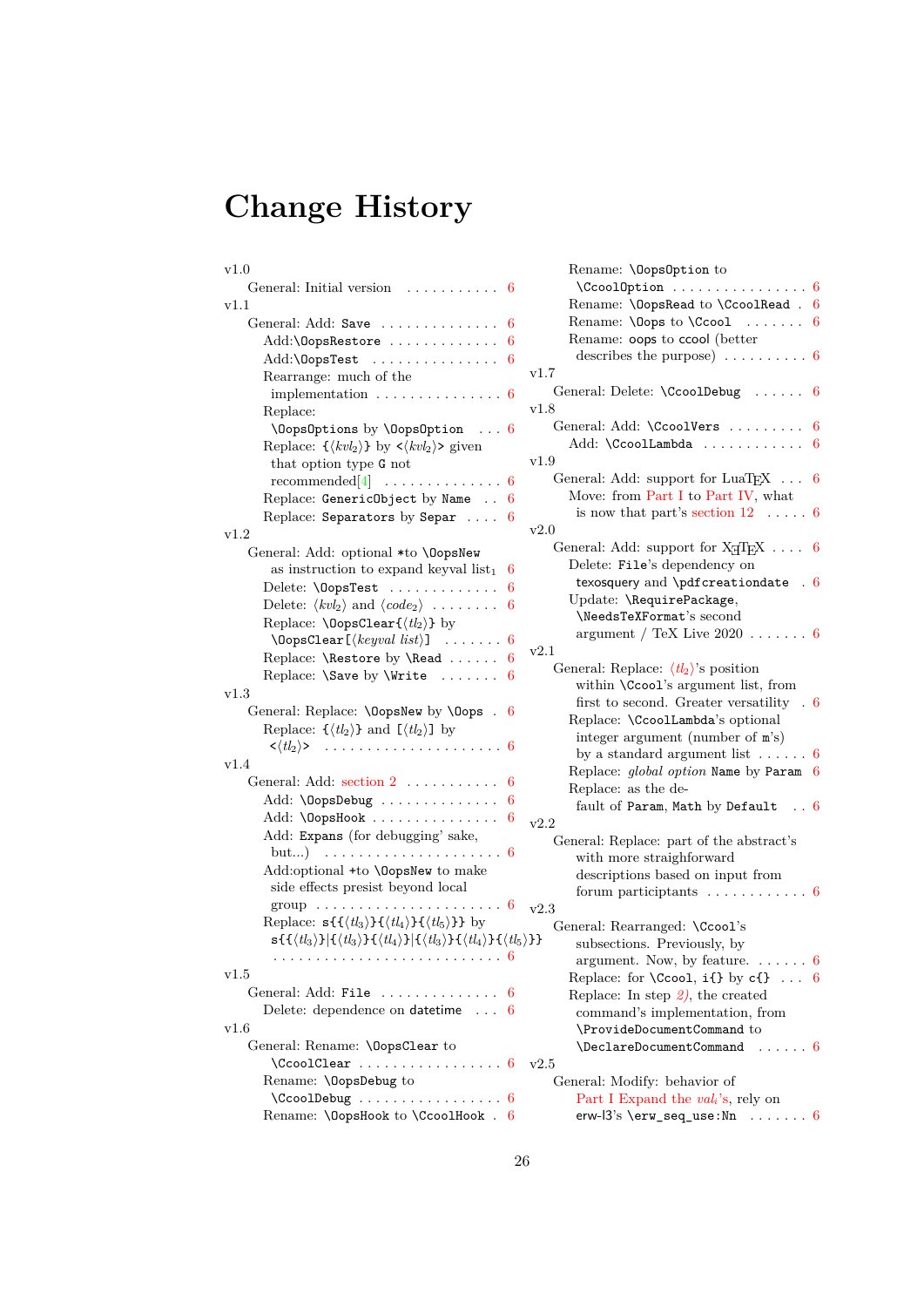<span id="page-26-1"></span>

| Modify: Rely on erw-13's                               | $\{$ usepackage $\ldots \ldots \ldots \ldots \ 6$         |
|--------------------------------------------------------|-----------------------------------------------------------|
| $\ker$ jobnametimestamp:  6 $v3.2$                     |                                                           |
| v2.6                                                   | General:                                                  |
| General: Modify: Rely on erw-13's                      | \begingroup and \endgroup in-                             |
|                                                        | side listings. $\ldots \ldots \ldots \ldots \ldots$ 7     |
| v2.7                                                   | \texorpdfstring was used with one ar-                     |
| General: Add: global option And  6                     | gument instead of two in listing ti-                      |
| Modify: Separ's default rely on                        | tles, so removed it. $\dots \dots \dots \dots$ 7          |
| babel and amsmath, if applicable 6                     | Added dependence on lambdax. 11                           |
| Modify: Replace 'm'-type                               | Removed dependence on erw-13. . 11                        |
| argument by 'o'-type argument $\ldots$ 6<br>v2.8       | Removed listing 'Hello, world (for<br>testing's           |
| General: Fix: conflict between                         | sake). That should be for l3build $\ldots$ 8              |
| \usepackage [spanish] {babel} and                      | Removed listing changes (little infor-                    |
| Parameterize the $key_i$ 's $\ldots \ldots \ldots 6$   | mation, difficult to keep track) $\dots$ 6                |
| v2.9                                                   | Removed us-                                               |
| General: Miscellaneous $\ldots \ldots \ldots \ldots 6$ | age for CcoolLambda as super-                             |
| v3.0                                                   |                                                           |
| General: Miscellaneous $\dots \dots \dots \dots$ 6     | Updated list-                                             |
| v3.1                                                   | ings with <b>\LambdaX</b> in place of <b>\CcoolLambda</b> |
| General: Replaced: Listing ??'s                        |                                                           |
| content, from exhaustive                               | Updated listing 'Fonction et fonc-                        |
| dependencies to those explicit with                    | tionelle', with use of parameter $\ldots$ 9               |
|                                                        |                                                           |

## <span id="page-26-0"></span>**Index**

The italic numbers denote the pages where the corresponding entry is described, numbers underlined point to the definition, all others indicate the places where it is used.

| Symbols                                                           |               |
|-------------------------------------------------------------------|---------------|
| $\vee$                                                            |               |
|                                                                   |               |
|                                                                   |               |
|                                                                   |               |
|                                                                   | $\frac{1}{4}$ |
| Expans $\text{(option)} \dots \dots \dots \dots \dots \dots$      | $\frac{1}{4}$ |
|                                                                   | $\frac{1}{4}$ |
| $Inner (option) \dots \dots \dots \dots \dots \dots$              | 5             |
| $\text{Outer}(\text{option}) \dots \dots \dots \dots \dots \dots$ | 5             |
| Param $\text{(option)} \dots \dots \dots \dots \dots \dots \dots$ | 5             |
| Separ $\text{(option)} \dots \dots \dots \dots \dots \dots \dots$ | 5             |
| Write $\text{(option)} \dots \dots \dots \dots \dots \dots \dots$ | 5             |
| ^ ۱                                                               |               |
|                                                                   |               |
| $\ldots \ldots \ldots 276, 277, 278, 284, 285, 286$<br>Au         |               |
| $\mathbf{A}$                                                      |               |
| .<br><b>\AtEndDocument</b><br>127                                 |               |
| B                                                                 |               |
| \begingroup<br>213                                                |               |

| bool commands:                                                                                                                                                                                                                                                                                                                                                                                                                                                                                                                                                                          |
|-----------------------------------------------------------------------------------------------------------------------------------------------------------------------------------------------------------------------------------------------------------------------------------------------------------------------------------------------------------------------------------------------------------------------------------------------------------------------------------------------------------------------------------------------------------------------------------------|
| $\boldsymbol{\lambda}$ \bool_gset_false:N  132                                                                                                                                                                                                                                                                                                                                                                                                                                                                                                                                          |
| $\boldsymbol{\lambda}$ \bool_gset_true:N 139                                                                                                                                                                                                                                                                                                                                                                                                                                                                                                                                            |
| $\b{bool_if:nTF}$ 154, 209, 232, 461                                                                                                                                                                                                                                                                                                                                                                                                                                                                                                                                                    |
| $\boldsymbol{\lambda}$ $\boldsymbol{\lambda}$ $\boldsymbol{\lambda}$ $\boldsymbol{\lambda}$ $\boldsymbol{\lambda}$ $\boldsymbol{\lambda}$ $\boldsymbol{\lambda}$ $\boldsymbol{\lambda}$ $\boldsymbol{\lambda}$ $\boldsymbol{\lambda}$ $\boldsymbol{\lambda}$ $\boldsymbol{\lambda}$ $\boldsymbol{\lambda}$ $\boldsymbol{\lambda}$ $\boldsymbol{\lambda}$ $\boldsymbol{\lambda}$ $\boldsymbol{\lambda}$ $\boldsymbol{\lambda}$ $\boldsymbol{\lambda}$ $\boldsymbol{\lambda}$ $\boldsymbol{\lambda}$ $\boldsymbol{\lambda}$ $\boldsymbol{\lambda}$ $\boldsymbol{\lambda}$ $\boldsymbol{\$ |
|                                                                                                                                                                                                                                                                                                                                                                                                                                                                                                                                                                                         |
|                                                                                                                                                                                                                                                                                                                                                                                                                                                                                                                                                                                         |
|                                                                                                                                                                                                                                                                                                                                                                                                                                                                                                                                                                                         |
| С                                                                                                                                                                                                                                                                                                                                                                                                                                                                                                                                                                                       |
| $\c$ 117                                                                                                                                                                                                                                                                                                                                                                                                                                                                                                                                                                                |
| \Ccool $3, 4, 7, 26, 214, 221, 242$                                                                                                                                                                                                                                                                                                                                                                                                                                                                                                                                                     |
| ccool internal commands:                                                                                                                                                                                                                                                                                                                                                                                                                                                                                                                                                                |
| $\setminus$ _ccool_aux_inner:n  6, 7, 38                                                                                                                                                                                                                                                                                                                                                                                                                                                                                                                                                |
| $\setminus$ _ccool_aux_inner_set:n  4, 199                                                                                                                                                                                                                                                                                                                                                                                                                                                                                                                                              |
| \__ccool_aux_key:N $\ldots \ldots \ldots \frac{17}{203}$                                                                                                                                                                                                                                                                                                                                                                                                                                                                                                                                |
| $\setminus$ _ccool_aux_key:n  13, 20                                                                                                                                                                                                                                                                                                                                                                                                                                                                                                                                                    |
| $\setminus$ _ccool_aux_key:w  9, 15                                                                                                                                                                                                                                                                                                                                                                                                                                                                                                                                                     |
| $\gtrsim$ _ccool_aux_key_seq                                                                                                                                                                                                                                                                                                                                                                                                                                                                                                                                                            |
| $\ldots$ 11, 19, 184, 204, 308, 309                                                                                                                                                                                                                                                                                                                                                                                                                                                                                                                                                     |
| $\gtrsim$ _ccool_aux_keyval_seq $200, 201, 203$                                                                                                                                                                                                                                                                                                                                                                                                                                                                                                                                         |
| $\setminus$ _ccool_aux_merge:nn  58, 401                                                                                                                                                                                                                                                                                                                                                                                                                                                                                                                                                |
| $\setminus$ _ccool_aux_outer:n  24, 186                                                                                                                                                                                                                                                                                                                                                                                                                                                                                                                                                 |
|                                                                                                                                                                                                                                                                                                                                                                                                                                                                                                                                                                                         |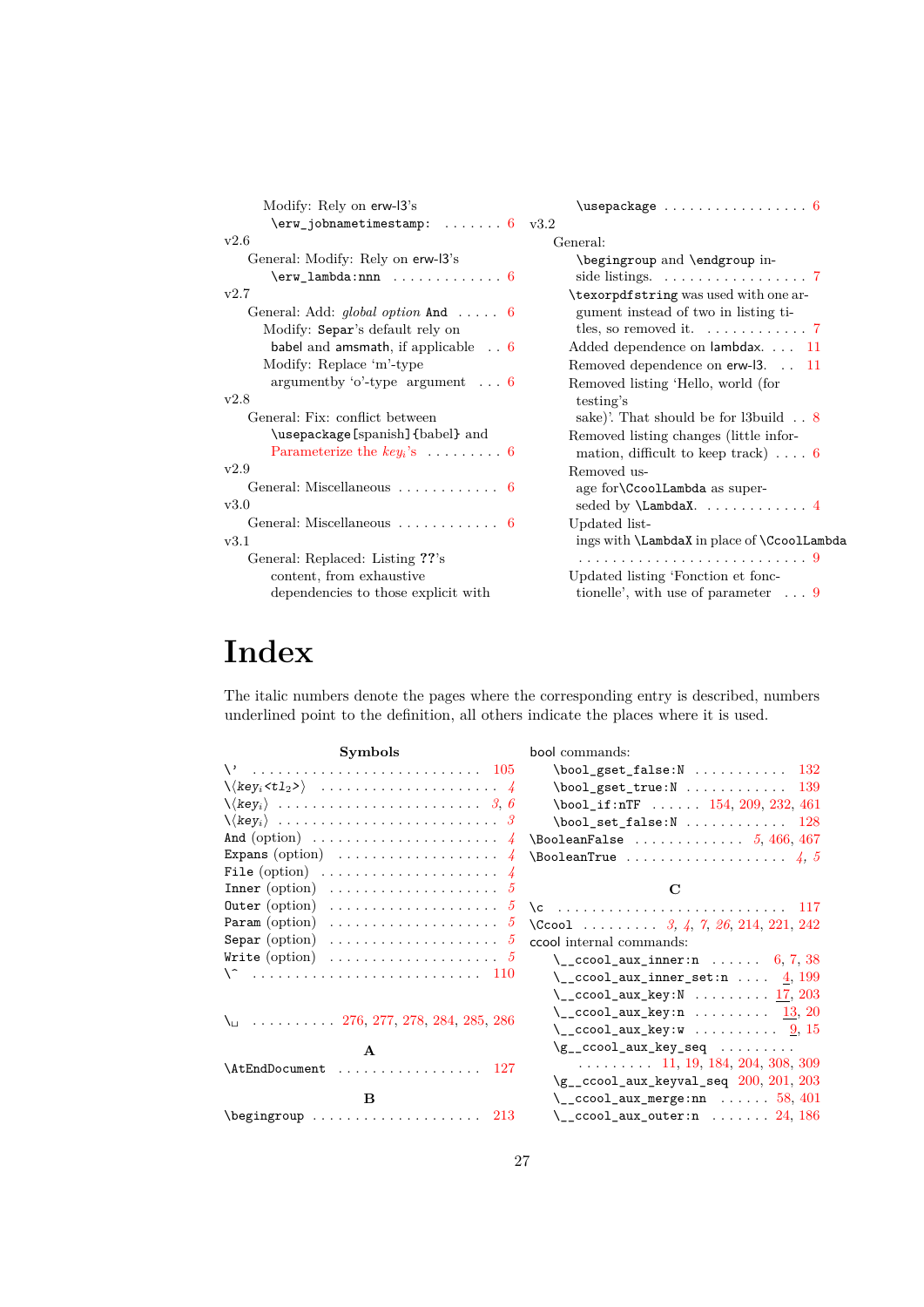| $\setminus$ _ccool_aux_outer_set:n $\ldots$ 22, 185                                                    |
|--------------------------------------------------------------------------------------------------------|
| $\gtrsim$ _ccool_aux_prop  26, 29, 46, 202                                                             |
| $\setminus$ _ccool_aux_prop:N  44, 201                                                                 |
| $\setminus$ _ccool_aux_prop:n  40,50                                                                   |
| $\setminus$ _ccool_aux_prop:nn <u>26</u>                                                               |
|                                                                                                        |
| \__ccool_aux_prop:w $\frac{32}{12}$ , 42<br>\__ccool_aux_val:Nn  53, 184                               |
| $\gtrsim$ _ccool_aux_val_seq  55, 56, 190                                                              |
| \__ccool_keys_define_file:n                                                                            |
| . 394, 399, 400                                                                                        |
| $\mathcal{L}_{\texttt{-} \texttt{ccool\_lang\_and:}}$ $\frac{70}{276}$ , $276$ , $278$ , $284$ , $286$ |
| $\setminus$ _ccool_lang_and:n  70                                                                      |
| $\gtrsim$ <sub>1</sub> ccool_lang_and_prop 59, 66, 73, 75                                              |
| $\c$ _ccool_lang_and_tl $\ldots$ 88, 383, 384                                                          |
| $\setminus$ _ccool_lang_and_update:n $\ldots$ 60, 382                                                  |
|                                                                                                        |
| $\setminus$ _ccool_log_close: <u>126</u> , 463                                                         |
| $\setminus$ _ccool_log_entry  214, 215                                                                 |
| $\g$ _ccool_log_file_tl $134, 137, 392, 396$                                                           |
| $\gtrsim$ ccool log_iow                                                                                |
| $\ldots$ $\ldots$ 126, 127, 131, 138, 156, 159                                                         |
| $\setminus$ _ccool_log_open:  134, 462                                                                 |
| $\gtrsim$ _ccool_log_open_bool                                                                         |
| $\ldots \ldots \ldots 128, 132, 139, 154, 209$                                                         |
| $\setminus$ _ccool_log_read: <u>147,</u> 474                                                           |
| $\lceil 2 \cdot 2 \rceil$ _ccool_log_read:n  141, 149, 473                                             |
|                                                                                                        |
|                                                                                                        |
| \g__ccool_log_to_tl 137, 138, 149, 151                                                                 |
| $\setminus$ _ccool_log_write:n  151, 211                                                               |
| $\_{\_cc}$ ccool_make_ccool:nnnn                                                                       |
| $\cdots$ 219, 407, 421, 435, 449                                                                       |
| $\verb \ccol_make_ccool_exp:nnn 481, 230 $                                                             |
| $\setminus$ _ccool_make_ccool_key:nnn $194, 208$                                                       |
| \__ccool_make_ccool_sideeffect:nnn                                                                     |
| . <u>206,</u> 227, 236                                                                                 |
| $\setminus$ _ccool_make_key:N  177, 204                                                                |
| $\setminus$ _ccool_make_key:n <u>172,</u> 179                                                          |
| $\setminus$ _ccool_make_key:Nn  162, 174                                                               |
| $\gtrsim$ _ccool_option_expans_tl 32, 36, 386                                                          |
| $\setminus$ _ccool_option_inner:n $252, 405$                                                           |
| $\gtrsim$ _ccool_option_inner_tl                                                                       |
| $\ldots$ $\ldots$ 252, 255, 410, 424, 438, 452                                                         |
| $\setminus$ _ccool_option_outer:n  262, 433                                                            |
| \g__ccool_option_outer_tl                                                                              |
| $\ldots \ldots$ 262, 265, 412, 426, 440, 454                                                           |
| $\setminus$ _ccool_option_param:n  257, 419                                                            |
| \g__ccool_option_param_tl                                                                              |
| 166, 257, 260, 366, 409, 423, 437, 451                                                                 |
|                                                                                                        |
| \__ccool_option_separ:n  267, 447                                                                      |
| \c__ccool_option_separ_default_-                                                                       |
| t1 274, 282, 458, 459                                                                                  |
| $\gtrsim$ _ccool_option_separ_tl                                                                       |
| $\ldots$ 267, 270, 272, 411, 425, 439, 453                                                             |
| $\setminus$ _ccool_prop_append:NN $289, 300$                                                           |
| $\setminus$ _ccool_prop_append:Nn  202, 298<br>$\setminus$ _ccool_prop_append:nn  291, 295             |

| $\setminus$ _ccool_prop_clear_new:n $\ldots$ 302, 309                       |
|-----------------------------------------------------------------------------|
| \__ccool_prop_clear_new_map:n                                               |
|                                                                             |
| 306, 368<br>\_ccool_prop_if_exist:nTF . 196, 311                            |
| $\setminus$ _ccool_prop_item:nn  168, 315                                   |
| $\setminus$ _ccool_prop_name:n                                              |
| $\ldots$ 56, 300, 304, 313, 317, 319, 322                                   |
| $\setminus$ _ccool_prop_new:n  198, 320                                     |
| $\setminus$ _ccool_seq_from_prop:n  326, 330                                |
| $\setminus$ _ccool_seq_from_prop:NNn                                        |
|                                                                             |
| $\lvert \$ _ccool_seq_use:Nn  189, 336                                      |
| $\setminus$ _ccool_tl_separators:n  340, 342                                |
| \__ccool_tl_separators:nn                                                   |
| $\cdots \cdots \cdots \cdots \cdots$ 343, 344, 360, 364                     |
| $\text{CcoolClear } \ldots \ldots \ldots \ldots 4, 22, \underline{365}$     |
| $\text{CcoolHook } \ldots \ldots \ldots \quad 3, 4, 22, 234, \frac{370}{2}$ |
| $\text{CcoolLambda}$ 22, 27, 371                                            |
| $\text{CcoolOption}$ 4, 22, 375                                             |
| \CcoolRead $5, 6, \underline{469}$                                          |
| \CcoolVers $5, \frac{476}{1}$                                               |
| \changes 60, 332, 371, 389                                                  |
|                                                                             |
| \cs  62, 334, 372                                                           |
| cs commands:                                                                |
| $\csc$ generate_variant:Nn  7,                                              |
| 31, 69, 146, 161, 171, 176, 297, 364, 399                                   |
| $\csc_2$ gset:Npn  6, 24, 270                                               |
| $\csc_1$ new:Nn  58,                                                        |
| 70, 83, 86, 311, 315, 336, 342, 344                                         |
| $\cos_{new}$ : Npn 319                                                      |
| $\csc_1$ new_protected:Nn                                                   |
| $\ldots$ 4, 13, 17, 22, 27, 40, 44,                                         |
| 53, 63, 129, 135, 141, 147, 152, 162,                                       |
| 172, 177, 182, 194, 206, 253, 258,                                          |
| 263, 268, 298, 302, 306, 320, 324, 393                                      |
| $\cs{29}$                                                                   |
| $\csc$ set:Nn 291                                                           |
| $\csc$ set_protected:Nn  326                                                |
|                                                                             |

## **D**

| $\Delta$ 165, 221 |  |  |  |  |  |  |  |  |  |  |  |  |  |
|-------------------|--|--|--|--|--|--|--|--|--|--|--|--|--|
|                   |  |  |  |  |  |  |  |  |  |  |  |  |  |

### **E**

| erw commands:                                 |  |
|-----------------------------------------------|--|
| $\text{Cov}$ seq_use:Nn  181                  |  |
| exp commands:                                 |  |
| $\exp_args:$ Ne  401                          |  |
| $\exp_args: NMF$ 188                          |  |
| $\exp_args: NNx \dots \dots \dots \ 164, 221$ |  |
| \exp_args:No  83, 199, 304                    |  |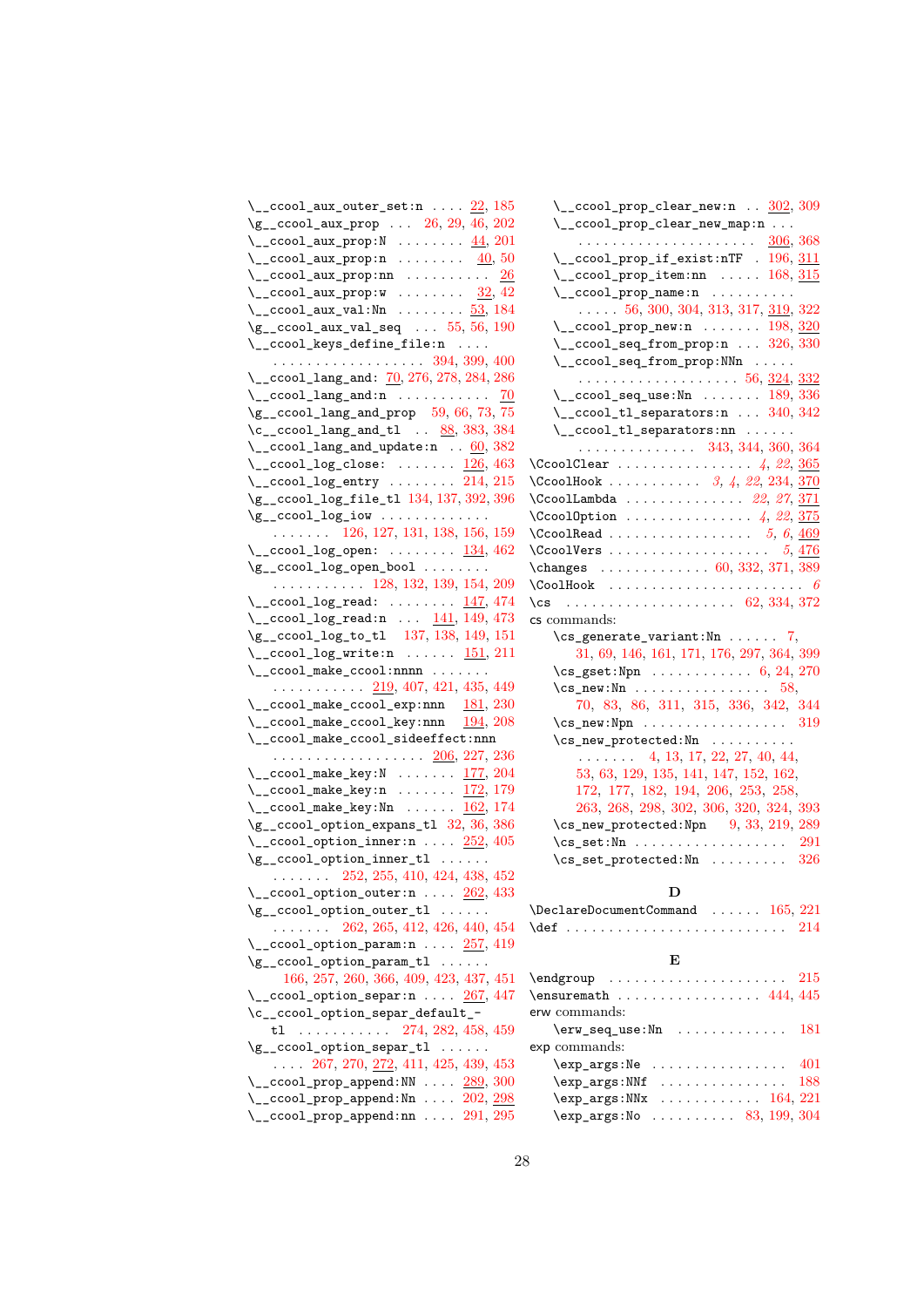| $\exp_{\text{args}}:\N_{\mathbf{X}} \dots \dots \dots \dots \quad 35$ |  |
|-----------------------------------------------------------------------|--|
| \exp_last_unbraced:Nf 406, 420, 434, 448                              |  |
| $\exp_1$ ast_unbraced:NNf  338                                        |  |
| $\exp_{\texttt{not:n}} \dots \dots \dots \dots \dots 242$             |  |
| $\exp\{214$                                                           |  |
| $\text{ExplSyntaxOff}$ 479                                            |  |
| $\ExplSyntzOn      3$                                                 |  |

#### **F**

| file commands:                                                                             |     |
|--------------------------------------------------------------------------------------------|-----|
|                                                                                            |     |
| $\verb \function  \dots  \dots  \dots  \dots  \dots  \dots$                                |     |
| G                                                                                          |     |
|                                                                                            |     |
| $\qquad \qquad \text{logappto} \quad \ldots \ldots \ldots \ldots \ldots \qquad \qquad 234$ |     |
| I                                                                                          |     |
| $\left\{\text{IfBoolean T}\right.\dots\dots\dots\dots\dots\quad228$                        |     |
| $\left\{\text{ifcsdef}\ \dots \dots \dots \dots \dots \ 81, \, 272\right\}$                |     |
|                                                                                            |     |
| $\Upsilon$ if ValueTF $\ldots \ldots \ldots \ldots \ldots$                                 |     |
| int commands:                                                                              |     |
| $\int \text{case:}\n\pi$ 345                                                               |     |
| jow commands:                                                                              |     |
| $\iota$ /iow_close:N  127, 131                                                             |     |
|                                                                                            | 126 |
|                                                                                            | 156 |
|                                                                                            | 138 |
|                                                                                            |     |

## **K**

| keys commands:                              |  |
|---------------------------------------------|--|
| $\lceil$ keys choice tl  386                |  |
| $\text{keys_define:nn} \dots$ 380, 395, 402 |  |
|                                             |  |
|                                             |  |

| lambdax commands:         |  |  |  |  |  |  |  |  |  |  |  |  |  |  |
|---------------------------|--|--|--|--|--|--|--|--|--|--|--|--|--|--|
| $\lambda$ lambdax:nn  374 |  |  |  |  |  |  |  |  |  |  |  |  |  |  |
|                           |  |  |  |  |  |  |  |  |  |  |  |  |  |  |

#### **M**

| msg commands:                      |  |  |  |  |  |  |  |  |  |  |  |  |  |
|------------------------------------|--|--|--|--|--|--|--|--|--|--|--|--|--|
| $\text{msg\_error:nnn}$ 159        |  |  |  |  |  |  |  |  |  |  |  |  |  |
| $\text{msg\_error:nnnn}$ 358       |  |  |  |  |  |  |  |  |  |  |  |  |  |
| $\text{msg_new:nnn}$ 246, 249, 335 |  |  |  |  |  |  |  |  |  |  |  |  |  |
| $\text{msg\_warming:nnn    77}$    |  |  |  |  |  |  |  |  |  |  |  |  |  |
|                                    |  |  |  |  |  |  |  |  |  |  |  |  |  |

 $\label{lem:conv} \verb|NewDocumentCommand | \verb| . . . . . . . . . . .$ . . . . . . . . . *[7](#page-6-12)*, [365,](#page-21-17) [370,](#page-21-18) [375,](#page-21-19) [469,](#page-23-27) [476](#page-24-3)

| . .<br>I<br>ć<br>×<br>×. | I<br>٦<br>۰.<br>۰. |
|--------------------------|--------------------|
|                          |                    |

| ions: |  |  |  |  |  |  |  |  |  |  |  |  |  |  |
|-------|--|--|--|--|--|--|--|--|--|--|--|--|--|--|
|       |  |  |  |  |  |  |  |  |  |  |  |  |  |  |

options:

| File  4                                                    |  |  |  |  |  |  |  |  |  |  |  |  |  |
|------------------------------------------------------------|--|--|--|--|--|--|--|--|--|--|--|--|--|
|                                                            |  |  |  |  |  |  |  |  |  |  |  |  |  |
|                                                            |  |  |  |  |  |  |  |  |  |  |  |  |  |
|                                                            |  |  |  |  |  |  |  |  |  |  |  |  |  |
|                                                            |  |  |  |  |  |  |  |  |  |  |  |  |  |
| Write $\ldots \ldots \ldots \ldots \ldots \ldots \ldots 5$ |  |  |  |  |  |  |  |  |  |  |  |  |  |
|                                                            |  |  |  |  |  |  |  |  |  |  |  |  |  |

### **P**

| prg commands:                                                                                                                          |  |
|----------------------------------------------------------------------------------------------------------------------------------------|--|
| $\pr$ g replicate:nn  347                                                                                                              |  |
| prop commands:                                                                                                                         |  |
| $\preccurlyeq$ $\preccurlyeq$ $\preccurlyeq$ $\preccurlyeq$ $\preccurlyeq$ $\preccurlyeq$ $\preccurlyeq$ $\preccurlyeq$ $\preccurlyeq$ |  |
| $\preccurlyeq$ $\preccurlyeq$ $\preccurlyeq$ $\preccurlyeq$ $\preccurlyeq$ $\preccurlyeq$ $\preccurlyeq$                               |  |
| $\preccurlyeq 29, 293$                                                                                                                 |  |
| \prop_if_exist:NTF  313                                                                                                                |  |
|                                                                                                                                        |  |
| \prop_item:Nn  75, 293, 317, 328                                                                                                       |  |
| $\preccurlyeq$ $\preccurlyeq$ $\preccurlyeq$ $\preccurlyeq$ $\preccurlyeq$ $\preccurlyeq$ $\preccurlyeq$                               |  |
| $\preccurlyeq$ new: $N$ 26, 59, 322                                                                                                    |  |
| $\preccurlyeq$ set_from_keyval:Nn  65                                                                                                  |  |
| $\ProvideDocumentCommand \dots 373$                                                                                                    |  |

### **Q**

| quark commands: |  |  |
|-----------------|--|--|
|                 |  |  |

## **R**

## **S**

| seq commands:                        |  |
|--------------------------------------|--|
| $\text{Seq\_gclear\_new:N}$ 19, 55   |  |
| $\seq_gput\_right:Nn$ 11, 328        |  |
| $\text{Seq}_if_{empty:NTF}$ 47       |  |
| $\text{Seq map_function:} \text{NN}$ |  |
| $\cdots$ 20, 50, 179, 309, 330       |  |
| \seq_set_from_clist:Nn  200, 308     |  |
| $\text{Seq}$ use: Nnnn 339           |  |
| sys commands:                        |  |
| $\c$ _sys_jobname_str  401           |  |
|                                      |  |

#### **T**

| \text 276, 277, 278                                                                                                                                                           |
|-------------------------------------------------------------------------------------------------------------------------------------------------------------------------------|
| tl commands:                                                                                                                                                                  |
| \c_empty_t1 . 48, 197, 217, 239, 356, 370                                                                                                                                     |
| $\tilde{\t{t1} \text{const}}$ : Nn  88, 274, 282                                                                                                                              |
| $\tilde{1}$ count:n  343                                                                                                                                                      |
| \tl_gset:Nn 137, 255, 260, 265, 392, 396                                                                                                                                      |
| $\tilde{\text{t1}_\text{gset_eq}:NN}$ 386                                                                                                                                     |
| $\tilde{1}_{10}$ g:n  144, 157                                                                                                                                                |
| \tl_new:N 32, 134, 151, 252, 257, 262, 267                                                                                                                                    |
| $\tilde{t}_1$ , $\tilde{t}_2$ , $\tilde{t}_2$ , $\tilde{t}_2$ , $\tilde{t}_2$ , $\tilde{t}_1$ , $\tilde{t}_2$ , $\tilde{t}_1$ , $\tilde{t}_2$ , $\tilde{t}_3$ , $\tilde{t}_3$ |